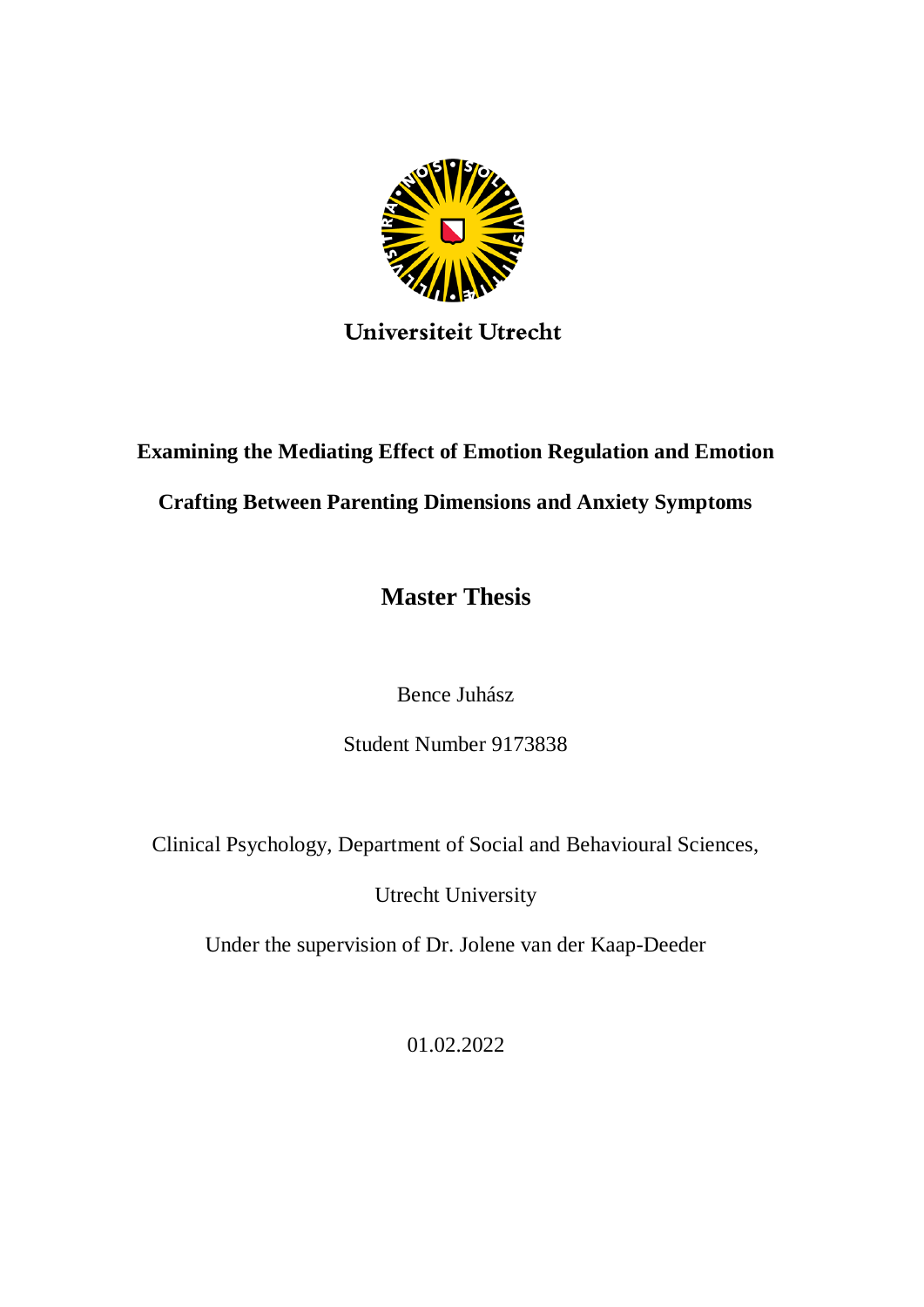#### **Abstract**

Based on previous research showing that parental psychological control and autonomy support influences young adults' anxiety levels through emotion regulation, this research sought to add to this extant research by examining the role of positive emotion seeking in the context of parental dimensions and anxiety levels. Specifically, the present study examined the role of emotion regulation and emotion crafting as mediators between parenting dimensions (i.e., autonomy support, psychological control) and young adults' anxiety. Participants were 149 young adults (82.7% female, 17.3% male) from Hungary (36%), Croatia (19.4%), Greece (12.2%), Germany (9.4%), Denmark (4.3%), Albania (4.3%), the Netherlands (3.6%), Indonesia (1.4%), UK (1.4%), Spain (2.2%), USA(2.2%), Austria (0.7%), Italy 0.7%), Macedonia (0.7%), Switzerland (0.7%), Turkey (0.7%), and were between the ages of 18 and 25 (*Mage*  $= 22.7$ ; *SDage*  $= 1.6$ ) who filled out an online survey concerning the study variables. Results showed that emotion dysregulation and suppression related to higher levels of anxiety, whereas emotion crafting related to lower levels of anxiety. Further, emotion dysregulation was a significant mediator between psychological control and anxiety, and the action component of emotion crafting significantly mediated the relation between autonomy support and anxiety. Emotion-specific emotion crafting, specifically happiness-, satisfaction-, and love crafting, were found to be significant mediators between autonomy support and young adults' anxiety. Additionally, concerning the relation between psychological control and anxiety, satisfaction- and love crafting were found to be significant mediators. Current findings add to the literature by showing the importance of positive emotion crafting in linking key parenting dimensions to symptoms of anxiety.

**Keywords:** emotion regulation, emotion crafting, autonomy support, psychological control, young adults, anxiety.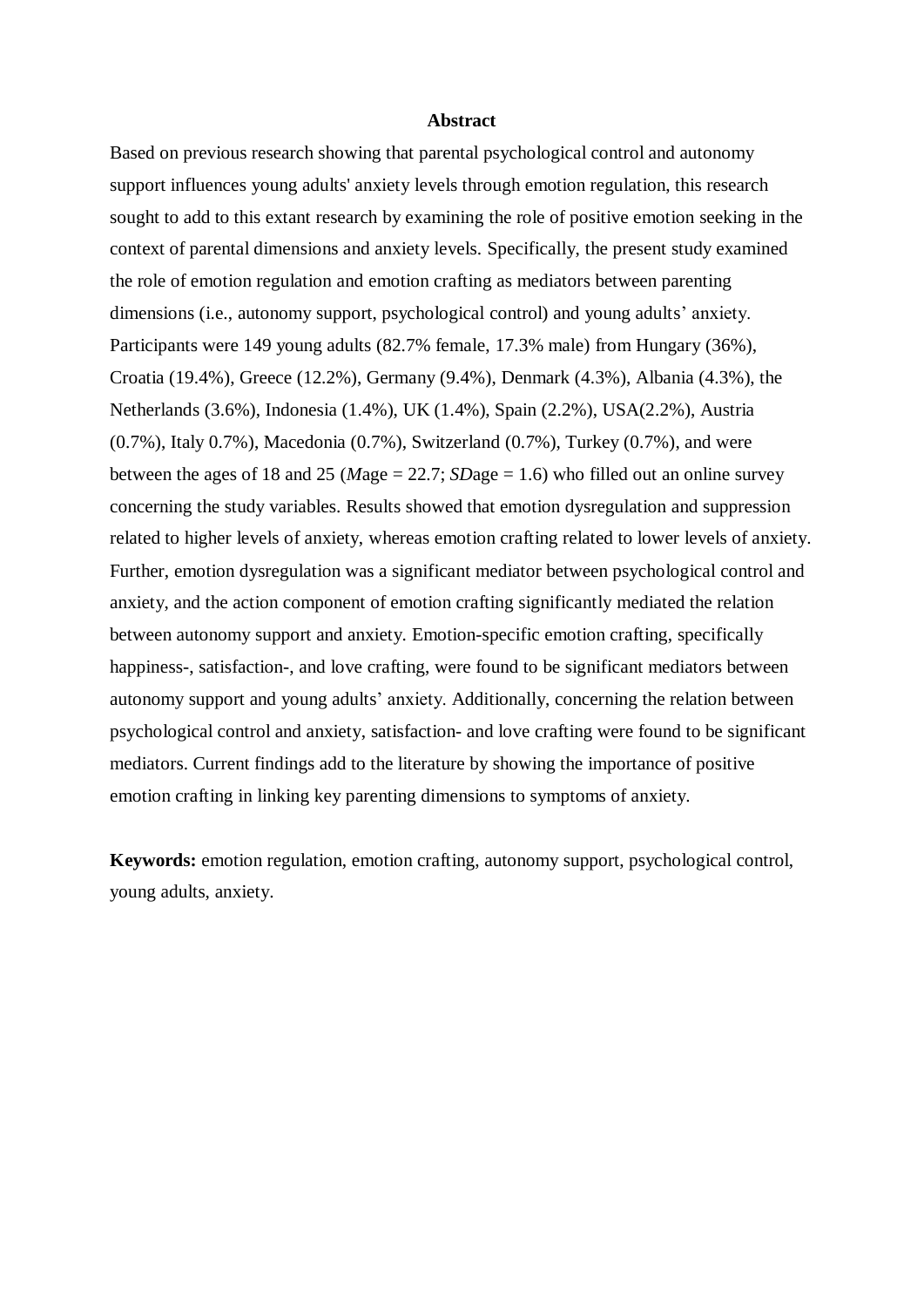Anxiety is a prevalent problem among young adults. To illustrate, between the ages of 20 and 24 years 4.58-6.47% of the global population (Europe, Asia, America, Africa and Middle East, Oceania) was diagnosed with anxiety disorder in 2019 (Global Burden of Disease Study, 2019). In order to be able to lower the number of young adults living with elevated anxiety levels, researchers have to understand the different factors that contribute to the development and maintenance of anxiety symptoms. Numerous studies have shown that individuals' emotion regulation skills are key to understanding symptoms of anxiety (Barlow & Campbell-Sills, 2007; Gotlib, Gross, & Rottenberg, 2005; Mennin et al., 2007). As parents play a key role in facilitating their children's emotion regulation (Cumberland, Eisenberg, & Spinrad, 1998), it is imperative to examine how parenting relates to anxiety in young adults through emotion regulation. Besides emotion regulation, I will also examine the possible mediating role of emotion crafting, where individuals proactively seek positive emotions. Thus, in this thesis, I aim to examine the mediating role of emotion regulation and emotion crafting in the relation from perceived parental autonomy support and parental psychological control to anxiety in young adults.

### **The Relation between Parental Psychological Control and Autonomy Support and Anxiety**

Psychological control is apparent when parents pressure the child to act, feel, or think in a certain way (Barber, 1996) through, for instance, inducing feelings of guilt and shame in the child. Such controlling behavior makes it hard for the child to develop a sense of self, personal efficacy (Barber, 1996), and inhibits the child's development of autonomous functioning (Grolnick & Pomerantz, 2009; Soenens & Vansteenkiste, 2010). In contrast, autonomy support refers to parents' fostering of the child's volitional functioning (Silk et al., 2003) by, for instance, considering the child's feelings and needs (Deci & Ryan, 2000), explaining the rationale of activities and promoting initiative taking (Koestner et al., 1984; Joussemet, Koestner, & Landry, 2008).

Many studies have found a significant positive relation between psychological control, from both mothers and fathers (Luebbe et al., 2014), and child anxiety (Hudson & Rapee, 2001; Pettit et al., 2001; Greco & Morris, 2002; Siqueland et al., 1996). To illustrate, Inguglia et al. (2015) showed that parental achievement-oriented psychological control (i.e., psychological control focused on the child's academic achievement) related positively to symptoms of anxiety and depression in Italian and U.S. young adults between the ages of 18 and 28.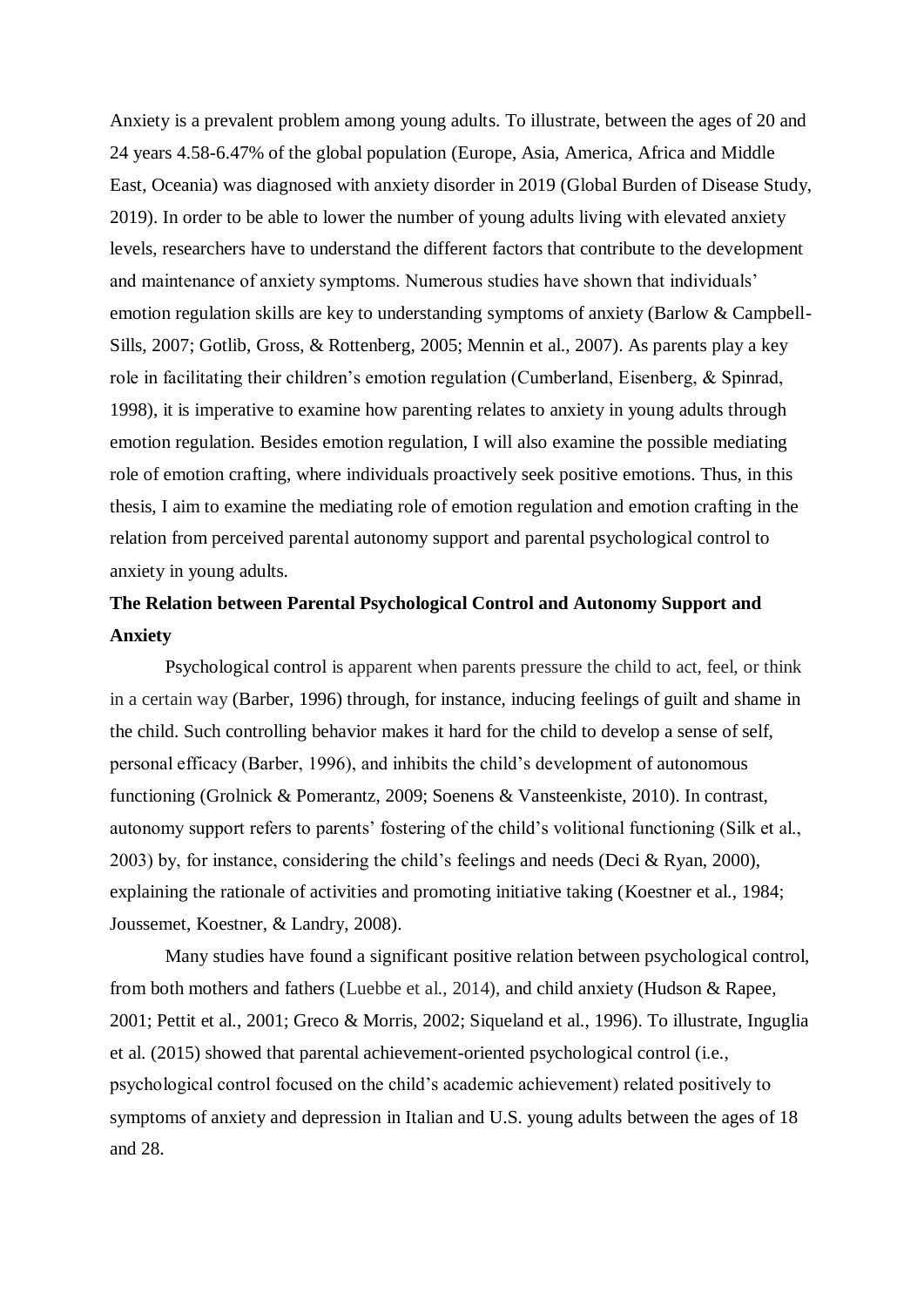Although most studies focused on parental psychological control as a source of individuals' anxiety, there are some studies that also examined the role of parental autonomy support. For instance, McLeod et al. (2007) reviewed 47 research papers on parenting and child anxiety, and they found that autonomy-granting was strongly associated with child anxiety, explaining 18% of the variance of anxiety. Vrolijk et al. (2020) have found similar relations, namely young adults with higher parental autonomy support had significantly less internalizing problems such as anxiety, and depressive symptoms.

Some studies also looked at both parental autonomy support and psychological control as predictors of anxiety. For instance, Spence and Rapee (2016) demonstrated that in families characterized by a high level of psychological control and a low level of autonomy support, adolescent' social anxiety symptoms were more prevalent. Although the relation from parental psychological control and autonomy support to child anxiety is well-established, less is known about the mechanisms in these relations.

#### **Emotion Regulation as a Mechanism**

According to Thompson (1994, pp. 27-28) emotion regulation refers to ''the extrinsic and intrinsic processes responsible for monitoring, evaluating, and modifying emotional reactions, especially their intensive and temporal features, to accomplish one's goals''. To broaden the theory of emotion regulation Self-Determination Theory (SDT), a broad theory on motivation, personality, and socialization, distinguishes between integrative, suppressive, and dysregulated emotion regulation (Roth et al., 2019; Ryan et al., 1995, 2006). Integrative emotion regulation style is an adaptive way of regulating one's own emotions and is characterized by an open attitude towards negative and positive emotions (Ryan et al., 2006), and an active exploration of these emotions in terms of their relevance for short- and longterm goals (Roth et al., 2018). In contrast, suppression, a maladaptive emotion regulation style, is typified by blocking out negative emotions through avoiding and ignoring emotions (Roth et al., 2019). Due to this avoidance, feelings emotions cannot be openly explored, and awareness to emotions is lacking or low, which can cause rumination (Thomsen et al., 2011). Besides emotion suppression, emotion dysregulation is a way of emotion regulation in which emotions are hard to manage, are perceived to be overwhelming and have an impact on functioning (Roth et al., 2019). Emotions are not openly evaluated, and are not brough into awareness fully, therefore behavior cannot be controlled either (Assor & Roth, 2012).

Emotion regulation is a useful concept when trying to understand the progression of mental illness, because it has a serious impact on the development of psychopathology such as depression and anxiety (Barlow & Campbell-Sills, 2007). It can be stated that anxious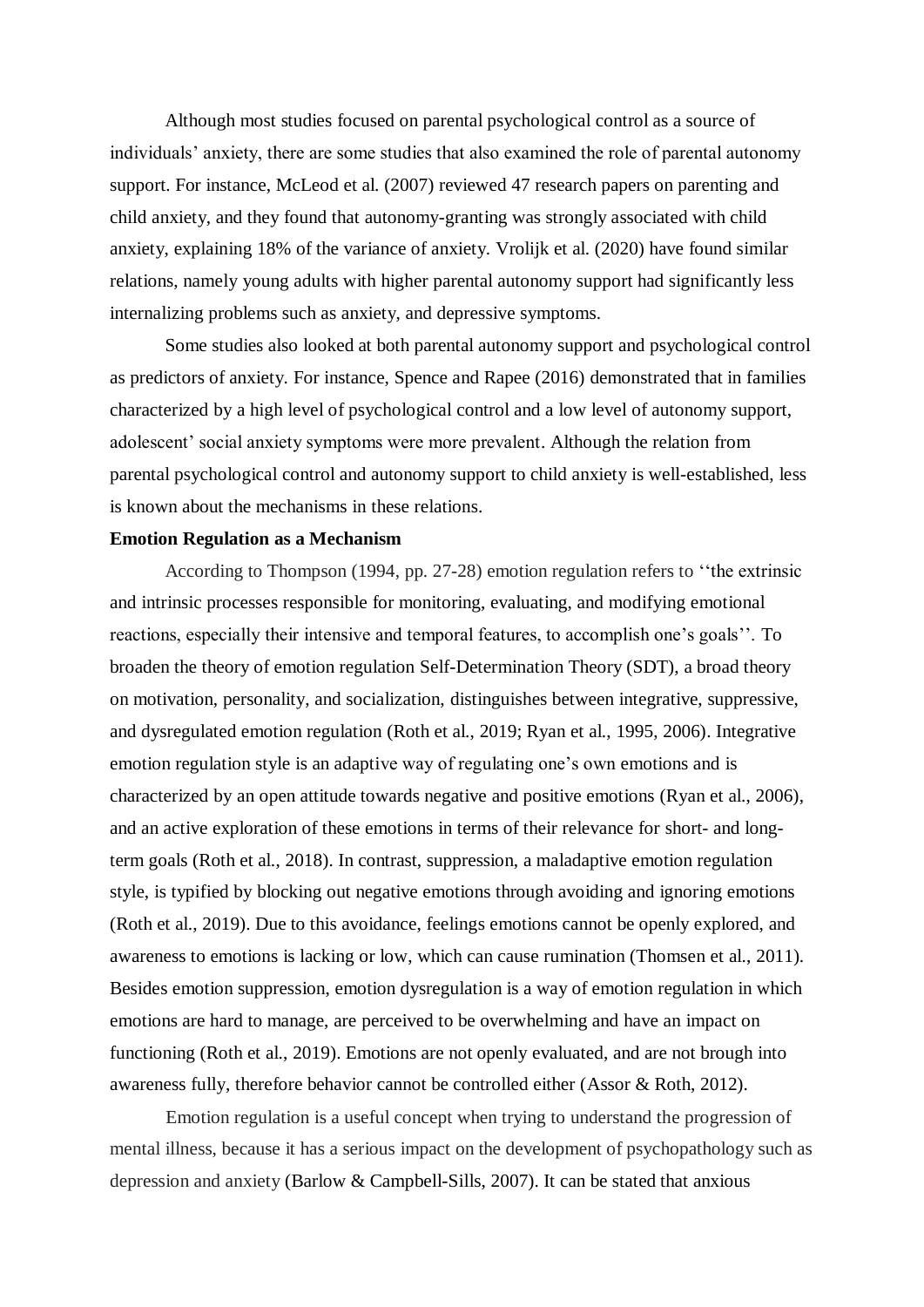children experience more intense emotions than their less anxious peers, and they use maladaptive coping strategies -such as avoidance- to regulate their emotions (Suveg  $\&$ Zeman, 2004). Aldao's (2010) meta-analytical review, which evaluated mostly cross-sectional studies revealed that emotion dysregulation and emotion suppression were associated with higher anxiety (medium to large effect sizes), and general psychopathology, while emotion integration was associated with lower level of anxiety, and less psychopathology. These findings are in line with a recent meta-analysis of Schäfer et al. (2017), in which they reviewed more than 30 studies on emotion regulation and anxiety in adolescents. According to their meta-analysis, adaptive emotion regulation strategies (acceptance, cognitive reappraisal, and problem solving) were negatively associated with anxiety, and maladaptive emotion regulation strategies (suppression, rumination, avoidance) were positively associated with anxiety symptoms. Kashndan and Breen's (2008) longitudinal study revealed that emotional suppression predicted symptoms of social anxiety, and lower level of positive emotions in 3 months follow-up. Similarly, Schneider et al.'s (2016) longitudinal study revealed that 18 months after the start of the study higher levels of nonacceptance of emotions was associated with higher levels of physical anxiety, and social anxiety in children and young adults. An experimental study of De Witte et al. (2017) taught anxious adolescents how to regulate their emotions in an emotion regulation training combining cognitive reappraisal techniques with negative and positive images, which resulted in significant decrease of state anxiety, specifically larger decrease in anxious adolescents was seen.

Besides the link between emotion regulation and anxiety, studies have also indicated that parental autonomy support and psychological control significantly relate to children's emotion regulation (e.g., REF). That is, in order to be open to, aware of, and curious about one's own emotions (indicative of integrative emotion regulation), it is important to feel volitional and in control of one's own functioning (instead of feelings pressured and controlled), something that is fostered by receiving autonomy support (Roth et al., 2009). Indeed, Brenning et al. (2015) found that perceived maternal autonomy support predicted increases in emotional integration and decreases in suppressive regulation, and emotional dysregulation predicted decreased level of perceived maternal autonomy support. Further, McEwen and Flouri (2009) found that participants with higher level of parental control had higher levels of anxiety, and increased emotion dysregulation mediated between maternal control and anxiety (Inguglia, 2015).

Mc. Ewen and Flouri (2009) investigated the possible mediating role of emotion regulation between adolescents' emotional symptoms and paternal psychological control and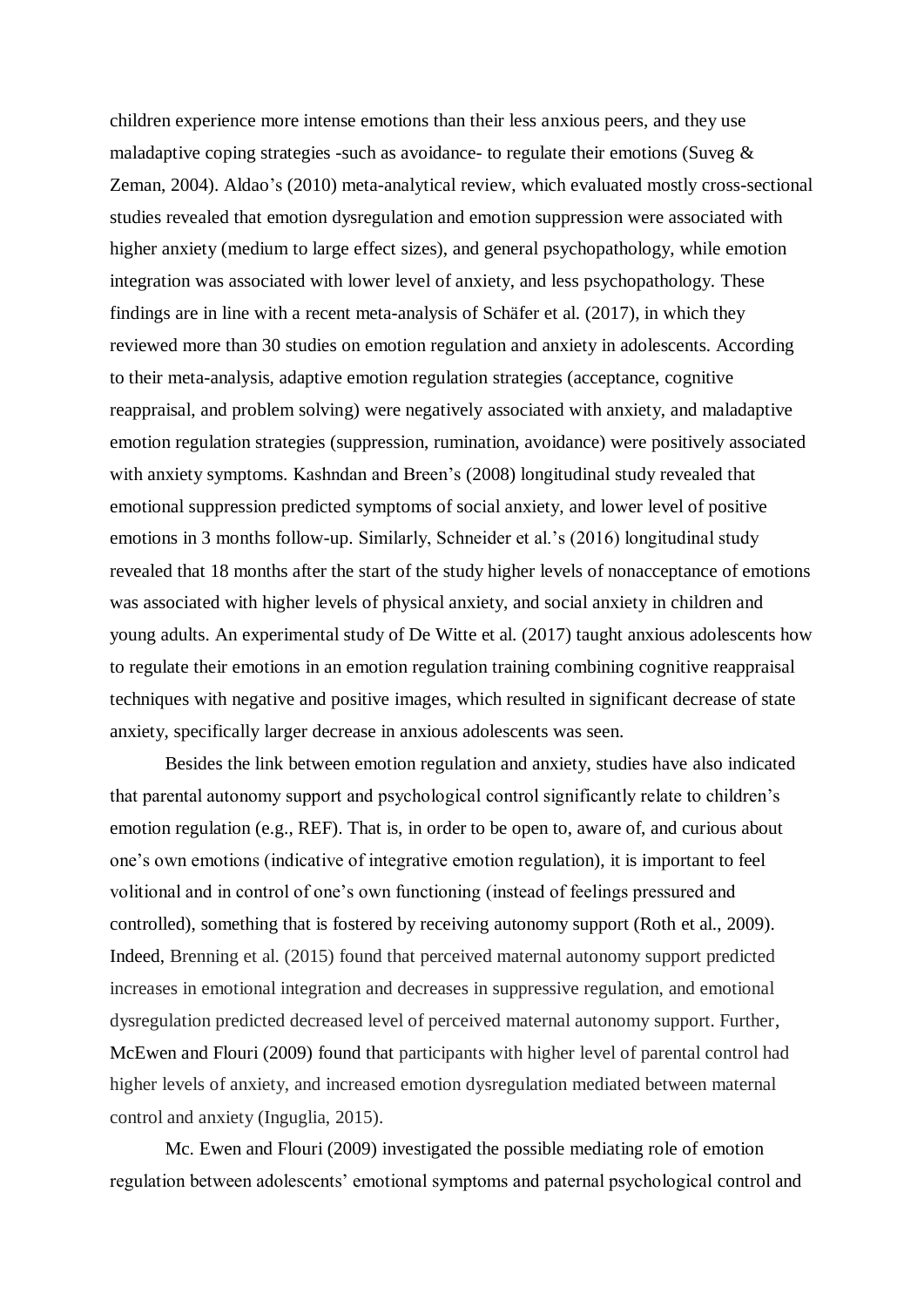found that paternal psychological control is significantly associated with emotion regulation problems. Moreover, Goger et al. (2020) examined whether maternal psychological control relate to adolescents' emotion regulation. Similarly, they found that young adults high on maternal psychological control experienced higher levels of emotion regulation problems. In conclusion, high levels of psychological control and low levels of autonomy support hinder adolescents' and young adults' adaptive emotion regulation, and may cause internalizing problems such as anxiety.

#### **Emotion Crafting as a Mechanism**

The theory of emotion regulation mainly focuses on negative emotion that may cause psychopathology, but it doesn't focus on the importance of positive emotions. According to the broaden-and-build theory (Fredrickson, 1998) positive emotions broaden the repository of possible actions, and thoughts, therefore it can increase well-being. Based on the concept of job crafting, Van der Kaap-Deeder et al. (2021) coined the term *emotion crafting*, which is based on the premise that people actively participate in shaping their emotional experiences (Deci & Ryan, 2000). The construct emotion crafting was inspired by the concept of job crafting, which focuses on employees' active participation in shaping their thoughts, work environment and duties at work to increase their self-job fit, and to prevent burnout (Dutton & Wrzesniewski, 2001). Emotion crafting is defined as "proactive behavior, referring to anticipatory, deliberate and self-initiated behavior, aimed at increasing positive feelings" (Van der Kaap-Deeder et al., 2021). Furthermore, emotion crafting aims to understand the benefit of people's active behavior towards reaching positive emotion goals, and whether it increases well-being, and decreases ill-being. Building on the premise that people actively create their emotions and well-being, Van der Kaap-Deeder et al. (2021) hypothesize that people who use emotion crafting will actively create positive feelings and reduce their negative feelings.

Previous research on savoring (i.e., mindful awareness and appreciation of the positive emotions) shows that savoring beliefs are associated with wellbeing, and decreased mental health issues, such as reduced levels of depression and anxiety (Smith & Bryant, 2017; Smith & Hollinger-Smith, 2015; Hou et al., 2016). Building on the above-mentioned research taking into account young adults' willingness and ability of positive emotion creation in order to reduce negative emotions is a relevant new area of research.

#### **Present Research**

Most of the research on emotional development focuses on the lack of adaptive emotion regulation mechanisms in the relation between parenting dimensions and anxiety. There is a gap in the literature regarding the relation between parenting dimensions, positive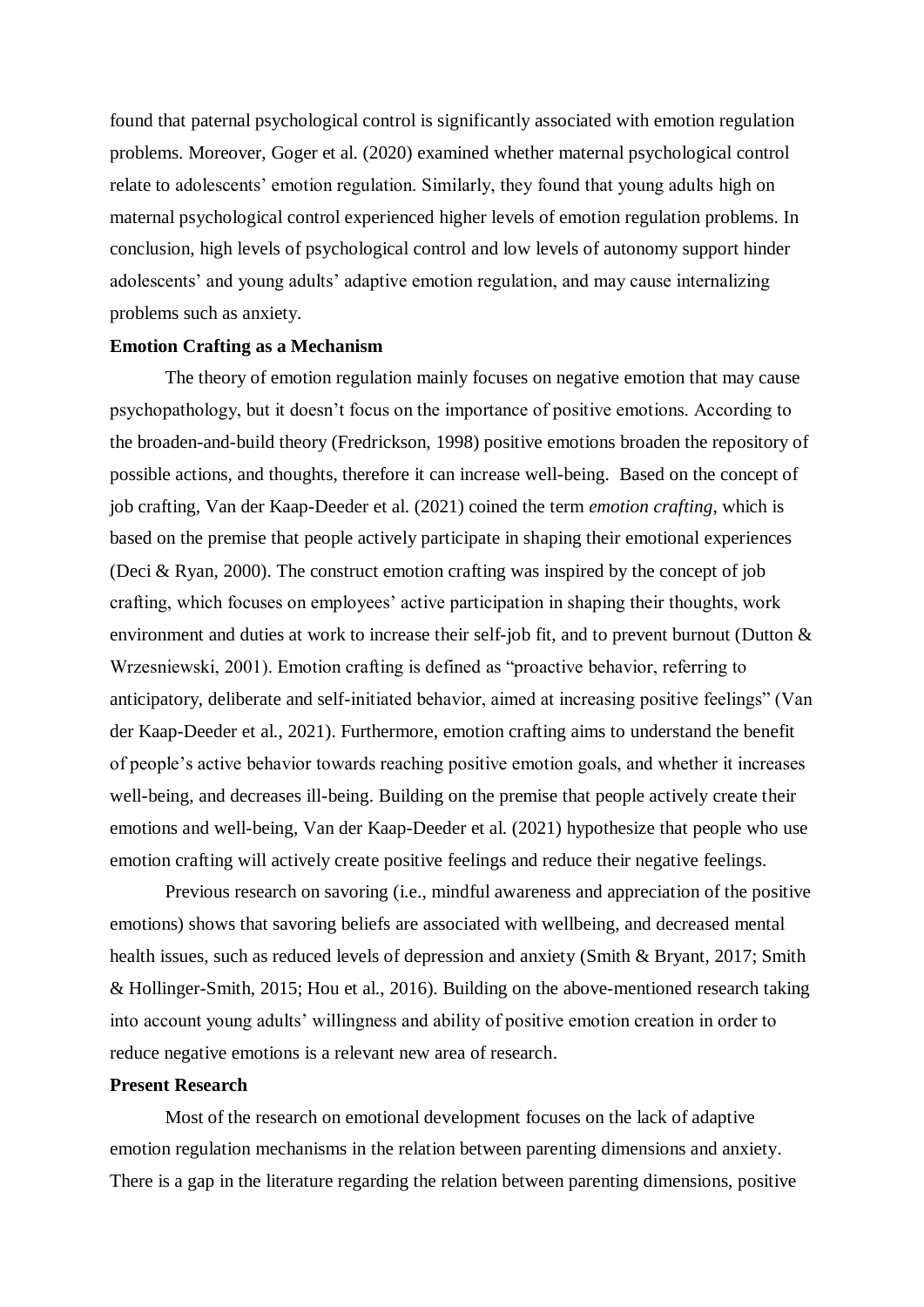emotions and anxiety. Therefore, in this thesis research I focus on both negative emotion regulation and emotion crafting as positive emotion regulation processes.

The overall aim of the present research was to examine the relation from autonomysupportive and psychologically controlling parenting to young adults' anxiety. Additionally, the possible mediating role of emotion regulation and emotion crafting in these relations were investigated. Based on previous research, I hypothesized that a higher level of autonomy support and a lower level of psychological control were going to be associated with a lower level of anxiety (Hypothesis 1). Second, I expected that both emotion regulation (Hypothesis 2) and emotion crafting (Hypothesis 3) mediated these above relations, although the mediating role of emotion crafting was expected to be the strongest due to the active nature of self-initiated behaviors to upregulate positive emotions. Finally, in an explorative fashion, the mediating role of the seven specific emotions related to emotion crafting between parenting and anxiety was explored (Research question 1).

#### **Method**

#### **Procedure**

Five students (part of the master thesis) recruited participants through their social network and social media (e.g., Facebook), thereby employing a convenience sampling procedure. Participants were invited to complete an online survey using Qualtrics. We assessed participants' emotion regulation strategies, emotion crafting capabilities, trait anxiety, and experienced maternal autonomy support and maternal psychological control. At the start of the survey, participants could indicate whether they wanted to fill out the items in Hungarian, English, or Dutch. Only four participants filled out the survey in Dutch and these were therefore excluded from the analyses. With regard to the Hungarian survey, the Perceptions of Parents Scale (POPS; Grolnick, Deci, & Ryan, 1997), Psychological Control Scale- Youth Self-Report (Barber, 1996), Emotion Regulation Inventory (ERI; Roth et al., 2009), and Emotion Crafting Scale (Van der Kaap-Deeder et al., 2021) were translated into Hungarian by me, and I used the already available Hungarian translation of the State Trait Anxiety Inventory (Spielberger et al., 1964) by Sipos and Sipos (1983). I first translated the English questionnaires into Hungarian, and to ensure the accuracy of my translations two siblings of mine were asked to back-translate these scales into English. Back-translators were both Hungarian, and had a high level of English proficiency. They both lived abroad and used English daily. After receiving the back-translated version, I compared the back-translated version with the original. Discrepancies between translations were corrected, and were reevaluated by the translators for a second check. Furthermore, three participants indicated a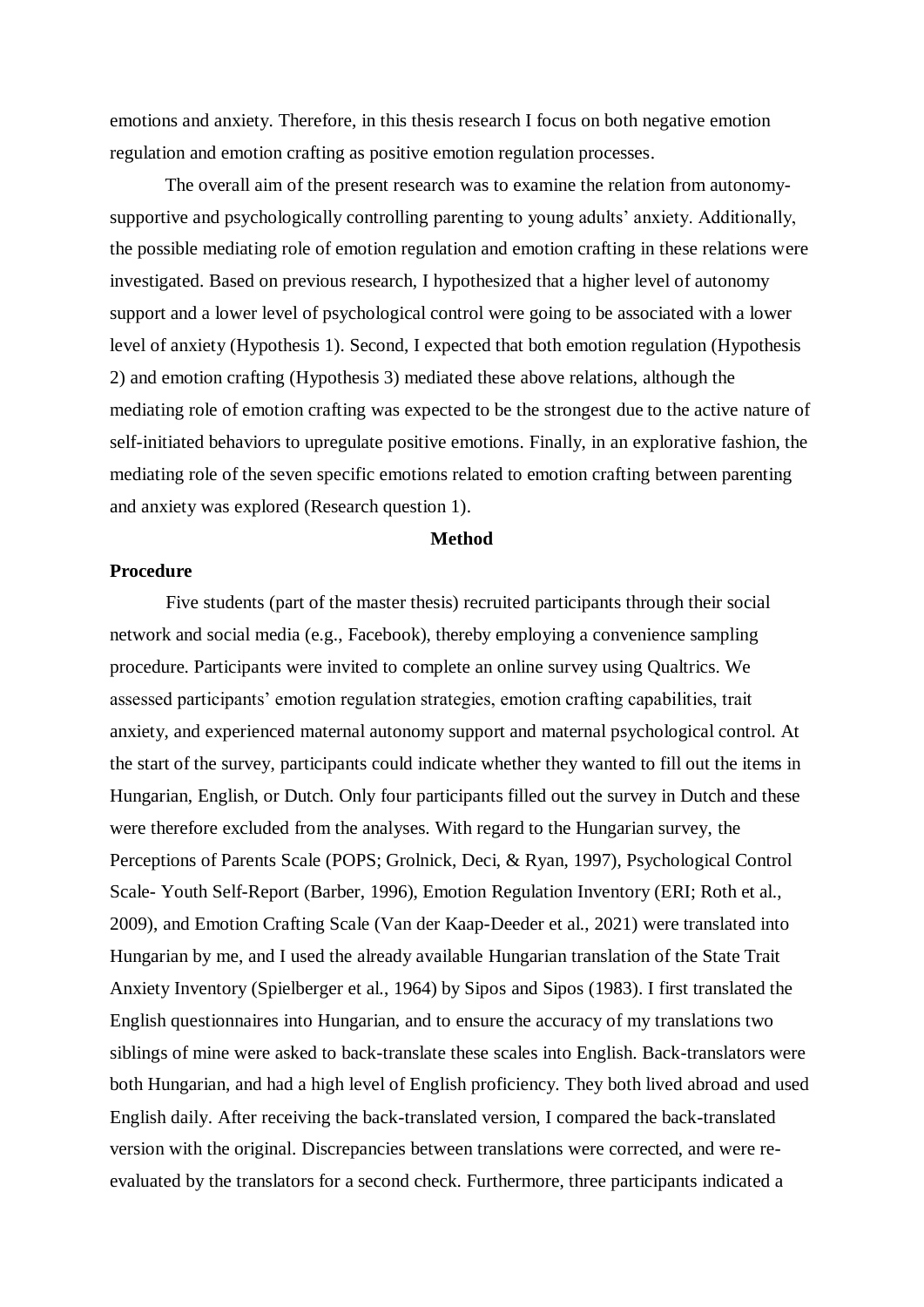basic knowledge of the chosen language and were, therefore, also excluded. Participants who were older than 25 years old  $(n = 54)$  were excluded from the analysis, because the main aim of the study was to assess young adults's emotion regulation, emotion crafting and anxiety symptoms. Participants who filled out at least 75% of the survey were selected.

This study was approved by the The Faculty Ethics Review Committee (FETC) of Utrecht University. Further, participants were at the start of the survey presented with information about the procedures of this study (e.g., duration of the study, anonimity of the participants) and were informed that they could terminate their participation at any moment and that collected data would be used in theses and possible in a scientific paper. Data collection was competely anonymous and no ip-adresses were stored. Finally, all participants filled out an informed consent.

#### **Participants**

The sample consisted of 149 young adults aged between 18 and 25 years (*M*age = 22.64; *SDage* = 1.57). Of these, 81.2% ( $n = 121$ ) were female, 16.8% ( $n = 25$ ) were male, and  $2\%$   $(n = 3)$  identified themselves as non-binary, who were excluded from the analyses. Regarding the language of the survey,  $67.1\%$  ( $n = 100$ ) of the participants filled out the survey in English, and 32.9% ( $n = 49$ ) filled it out in Hungarian. Participants' educational level was distributed as follows: 50.3% ( $n = 75$ ) held a Bachelor's degree, 34.9% ( $n = 52$ ) held a highschool or equivalent diploma, 8.1% (*n* = 12) held a Master's degree, 3.4% (*n* =5) completed a trade, technical or vocational training and 3.4% received technical and further education ( $n = 5$ ). Regarding marital status, 55% ( $n = 82$ ) of the participants were single, 26.2% ( $n = 39$ ) were in a relationship but living separately, and 18.8% ( $n = 28$ ) were living together or were married. Further, 45% ( $n = 67$ ) of participants were not working, 30.2% ( $n =$ 45) worked part-time, 24.8% (*n* = 37) worked fulltime. Finally, most of the participants were students (81.9%; *n* =122).

#### **Instruments**

**Demographic Characteristics.** First, participants provided information related to their demographic characteristics. Specifically, they indicated their age, gender, educational level, educational status, marital status, and employment status.

**Parental Autonomy Support.** The Perceptions of Parents Scale (POPS; Grolnick, Deci, & Ryan, 1997), specifically its Mother Autonomy Support subscale, was used to measure maternal autonomy support. The POPS consists of nine items, for instance "My mother allows me to decide things for myself". Items are rated on a Likert-scale ranging from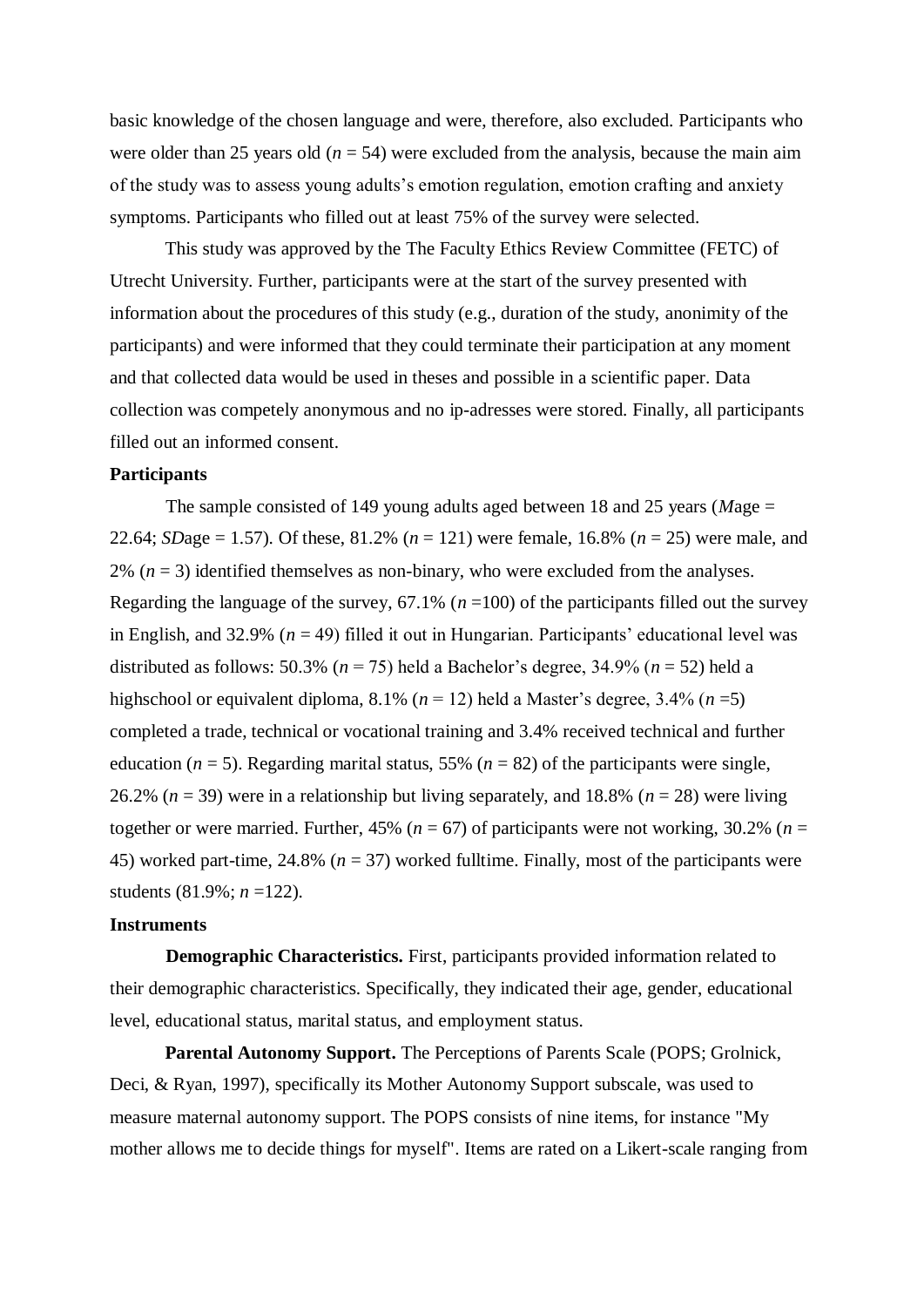1 (*Not at all true*) to 7 (*Very true*). Previous research indicated this scale to have an adequate internal validity (Robbins, 1994). In this study POPS was found to be reliable ( $\alpha = .89$ ).

**Parental Psychological Control.** Psychological Control Scale- Youth Self-Report (Barber, 1996) was used to measure perceived maternal psychological control.The instrument uses a Likert-scale ranging from 1 (*Totally disagree*) to 5(*Totally agree*) to measure the participants' perception about his or her mother, and the degree of control he or she was subjected to. Psychological Control Scale consists of eight items, for instance "Changes the subject whenever I have something to say" (Barber, 1996). Previous research indicated good internal consistency (Barber, 1996;  $\alpha$  = .83). This scale was found to be reliable ( $\alpha$  = .88).

**Emotion Regulation.** The Emotion Regulation Inventory (ERI; Roth et al., 2009) was used to measure participants' emotion regulation strategies. The ERI consists of three subscales, namely dysregulation (6 items; e.g., "Often my negative emotions makes me behave in ways I do not feel good about (agree with). ";  $\alpha$  = .83), suppressive regulation (6 items; e.g., "I almost always try not to express my emotions ";  $\alpha$  = .89), integrative regulation subscales (6 items; e.g., "Sometimes, talking about my feelings can be useful";  $\alpha = 0.79$ ). Items were rated on a 5-point Likert scale ranging from 0 (*Not at all*) to 5 (*Very true*). The total scale was found to be reliable ( $\alpha$  = .67).

**Emotion Crafting.** The Emotion Crafting Scale (Van der Kaap-Deeder et al., 2021) was used to measure participants' degree of emotion crafting. The general Emotion Crafting Scale consists of twelve items, and measures three dimensions of emotion crafting: action (4 items; e.g., "I consciously choose to spend time with people who I feel good around";  $\alpha$  $=$  .72), awareness (4 items; e.g., "I know well which activities make me feel good";  $\alpha =$  .72), and cognition (4 items; e.g., "I deliberately think about things that make me feel good";  $\alpha$ = .61). Items were rated on a 5-point Likert scale ranging from 1 (*Strongly disagree*) to 5 (*Strongly agree*). Reliability of the total Emotion Crafting Scale in the current sample was adequate ( $\alpha = .81$ ).

Next to the general Emotion Crafting Scale, participants were shown seven specific positive emotions together with the same items as in the general version, namely joy, interest, contentment, love, enthusiasm, pride, feeling energetic (Fredrickson, 1998). Participants instead of focusing on positive emotions in general, each items was answered with respect t the above mentioned seven positive emotions. The emotion-specific Emotion Crafting Scale consists of 84 items, and displayed adequate reliability with reliabilities ranging between .62 to .82 for active pursuit (4 items for each emotion; e.g., "I consciously choose to spend time with people with whom I feel happy "), between .74 and .86 for awareness (4 items for each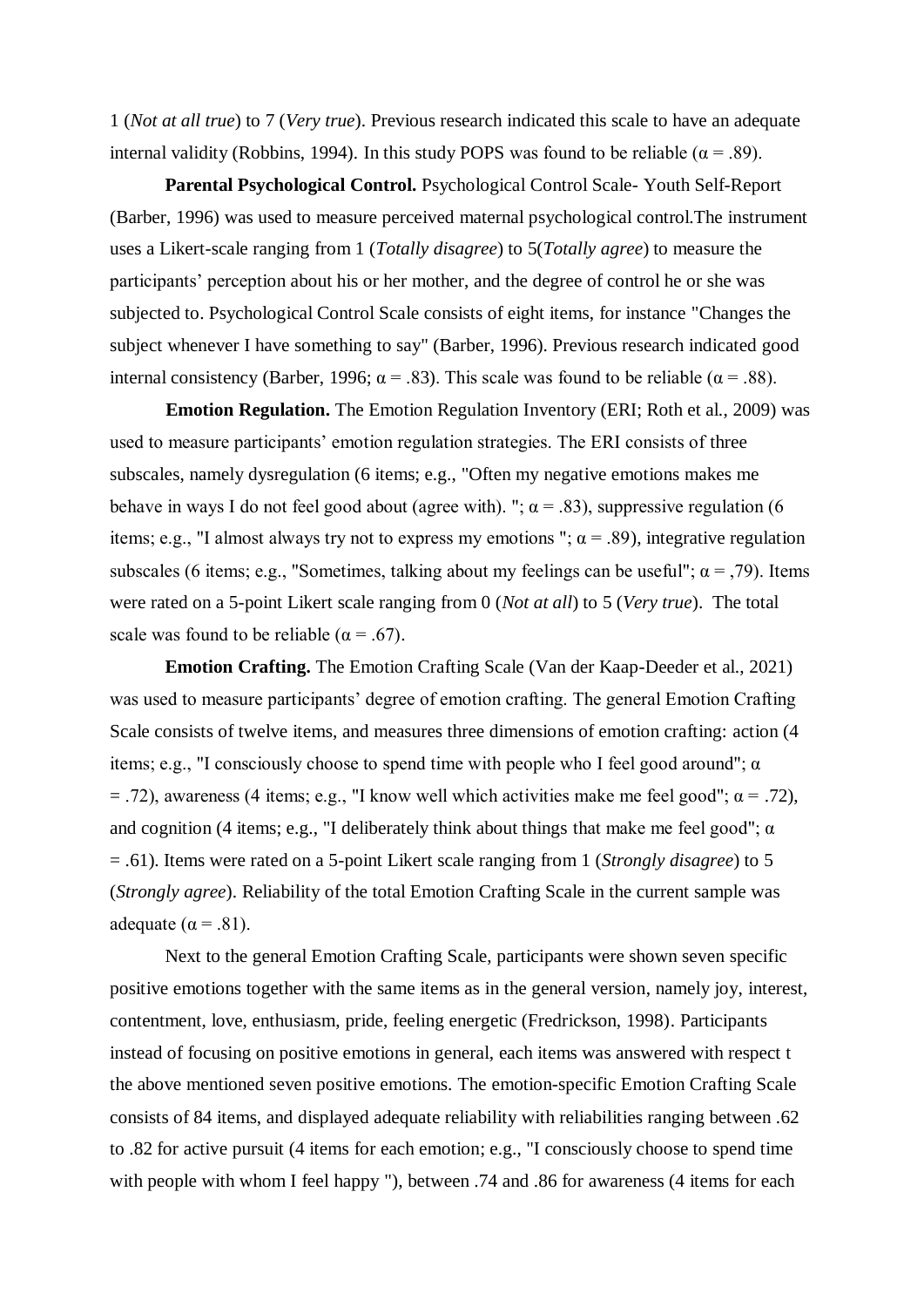emotion ; e.g., " I know well which activities make me feel happy"), between .71 and .79 for cognitions (4 items for each emotion; e.g., "I deliberately think about things that make me feel happy ").

**Anxiety Symptoms.** State Trait Anxiety Inventory (hereinafter: STAI) (Spielberger et al., 1964) was used to measure trait anxiety. Trait anxiety scales were used, because we wanted to measure the participants' general tendency to feel anxious in order to make the data comparable to the other test results. The hungarian A-Trait scales alpha coefficient of .85 indicates good reliability, and the test-retest correlations were .73 (Sipos & Sipos, 1983). It is a 20 item self report instrument, which is used in clinical and research settings (Sesti, 2000). STAI consists of items that measure different aspects of anxiety such as "I feel nervous and restless" (Spielberger et al., 1964). Items were rated on a 4-point Likert scale ranging from 1 (*Almost never*) to 4 (*Almost always*). This scale was found to be reliable ( $\alpha$  = .91).

#### **Results**

#### **Preliminary Analyses**

Descriptive statistics and bivariate correlations among the measured variables are reported in Table I and Table 1 (see Appendix). Emotion Crafting Cognition Subscale  $(z_{Skewness} = -3.23; z_{Kurtosis} = 0.93)$ , Emotion Regulation (Emotion Dysregulation  $z_{Skewness} = -$ 0.16;  $z_{Kurtosis} = -1.15$ ; Emotion Suppression  $z_{Skewness} = -0.03$ ;  $z_{Kurtosis} = -1.18$ ; Emotion Integration  $z_{Skewness} = -2.42$ ;  $z_{Kurtosis} = 0.69$ ), Emotion-specific Emotion Crafting (Happiness Crafting  $z_{Skewness} = -1.86$ ;  $z_{Kurtosis} = -1.24$ ; Satisfaction Crafting  $z_{Skewness} = 2.07$ ;  $z_{Kurtosis} = 0.38$ ; Enthusiasm Crafting  $z_{Skewness} = -1.45$ ;  $z_{Kurtosis} = -0.49$ ; Pride Crafting  $z_{Skewness} = -1.39$ ;  $z_{Kurtosis}$  $= -1.69$ ; Fascination Crafting  $z_{Skewness} = -2.79$ ;  $z_{Kurtosis} = 0.19$ ; Energetic Crafting  $z_{Skewness} = -1.69$ 2.31;  $z_{\text{Kurtosis}} = -0.21$ ), and Anxiety ( $z_{\text{Skewness}} = -0.17$ ;  $z_{\text{Kurtosis}} = -1.02$ ) scores were normally distributed, and Emotion Crafting Action Subscale ( $z_{Skewness} = -4.86$ ;  $z_{Kurtosis} = 3.55$ ), Emotion Crafting Awareness Subscale ( $z_{Skewness} = -3.41$ ;  $z_{Kurtosis} = 0.24$ ), Psychological Control  $(Z_{Skewness} = 3.81; Z_{Kurtosis} = -0.15)$ , Autonomy Support  $(Z_{Skewness} = -1.69 Z_{Kurtosis} = 1.95)$ , and Love Crafting ( $z_{Skewness} = -4.77$ ;  $z_{Kurtosis} = 3.00$ ) were not normally distributed. General emotion crafting related positively to integrative emotion regulation, and correlated negatively with anxiety symptoms. while being unrelated to maternal psychological control and autonomy support. Furthermore, maternal psychological control was positively correlated with anxiety symptoms and emotion dysregulation, while negatively correlating with maternal autonomy support and some of the emotion-specific versions of emotion crafting (i.e., happiness, satisfaction, love). In addition, maternal autonomy support was positively correlated with emotion integration, and some of the emotion-specific versions of emotion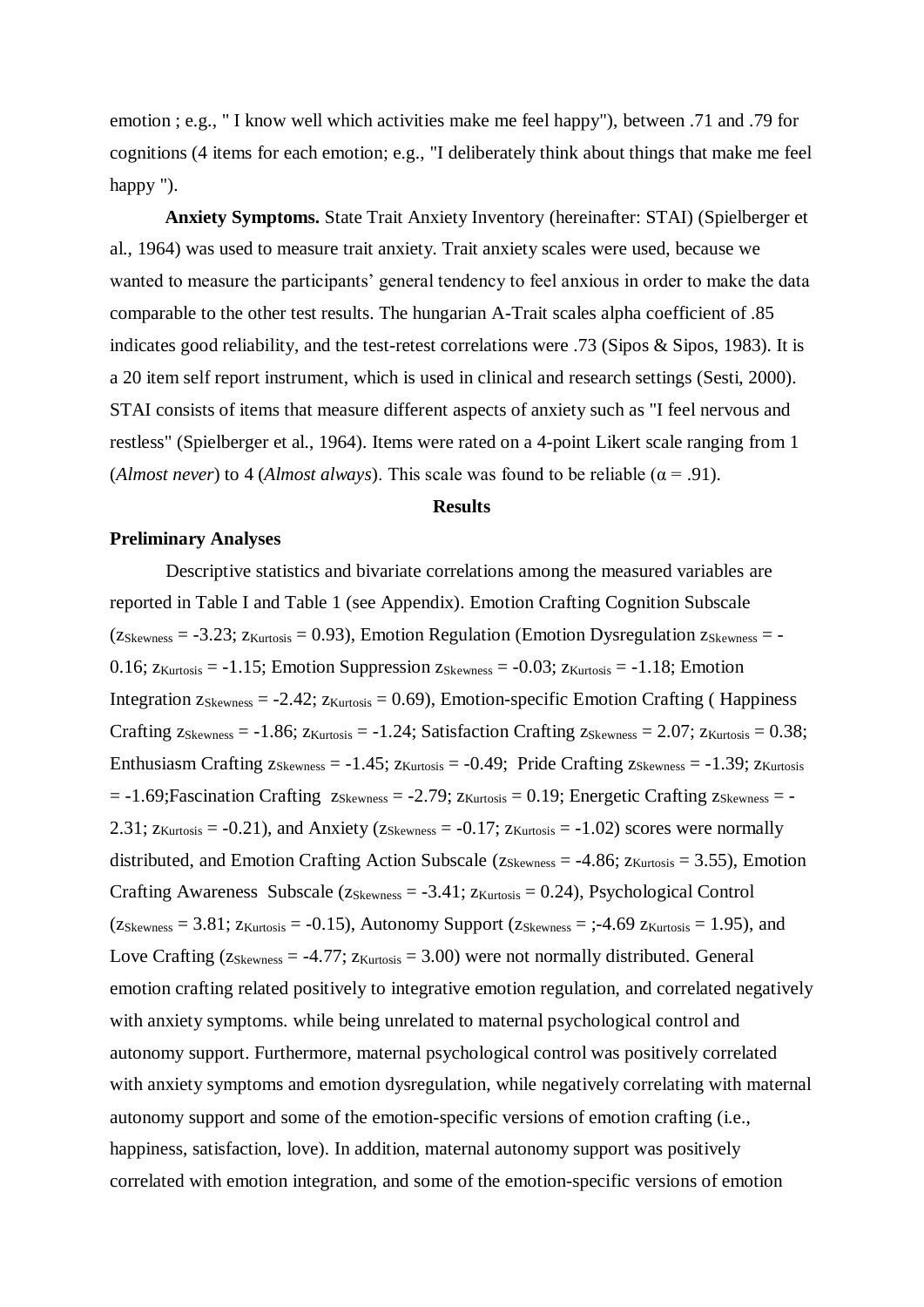crafting (i.e., happiness, satisfaction, pride, love). Furthermore, anxiety symptoms were positively correlated with emotion dysregulation and suppression, while negatively correlating with emotion integration, and some of the emotion-specific versions of emotion crafting (i.e., happiness, satisfaction, enthusiasm, pride, fascination, love, energetic).

Additionally, the relation from the background variables of gender, education, age, user language to autonomy support, psychological control, emotion regulation, emotion crafting, and anxiety was assessed. The assumption of normality of the independent variables was violated. The Box's Test of Equality of Covariances was not significant, therefore assumption homogeneity of variances was met. Results of a Multivariate Analysis of Covariance (MANCOVA) showed no significant effects of gender (Wilk's  $\Lambda = 0.80$ , *F*(28, 290) = 1.24, *p* = .20), education (Wilk's Λ = 0.69, *F*(70, 694) = 0.82, *p* = .85), age (Wilk's Λ  $= 0.94$ ,  $F(14, 145) = 0.64$ ,  $p = .83$ ), and user language (Wilk's  $\Lambda = 0.90$ ,  $F(14, 102) = 0.57$ , *p* = .57) on the study variables.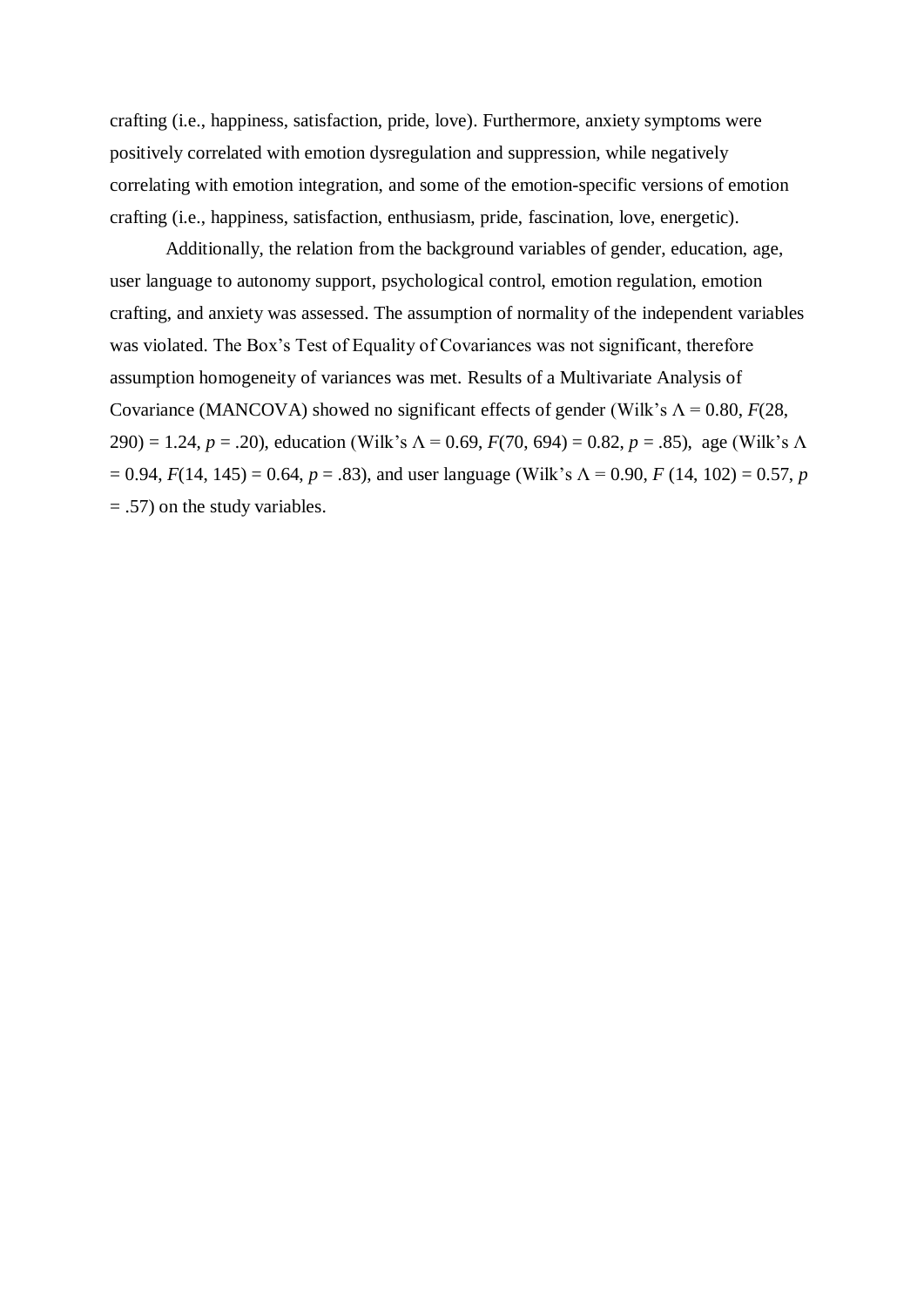### **Table 1**

*Descriptives of and Correlations between the Study Variables*

| $\overline{\phantom{a}}$ |                          |                |         |          |                          |          |          |          |         |          |          |          |          |          |         |          |      |
|--------------------------|--------------------------|----------------|---------|----------|--------------------------|----------|----------|----------|---------|----------|----------|----------|----------|----------|---------|----------|------|
|                          |                          | $\overline{2}$ | 3       | 4        | 5                        | 6        | 7        | 8        | 9       | 10       | 11       | 12       | 13       | 14       | 15      | 16       | 17   |
| 1. Autonomy Support      | $\overline{\phantom{0}}$ |                |         |          |                          |          |          |          |         |          |          |          |          |          |         |          |      |
| 2. Psychological Control | $-.73**$                 |                |         |          |                          |          |          |          |         |          |          |          |          |          |         |          |      |
| 3. ER Dysregulation      | $-.06$                   | $.20*$         |         |          |                          |          |          |          |         |          |          |          |          |          |         |          |      |
| 4. ER Suppression        | $-18*$                   | $.20*$         | $-.15$  |          |                          |          |          |          |         |          |          |          |          |          |         |          |      |
| 5. ER Integration        | $.25**$                  | $-.05$         | .04     | $-.25**$ | $\overline{\phantom{a}}$ |          |          |          |         |          |          |          |          |          |         |          |      |
| 6. $EC(T)$               | $.20*$                   | $-.11$         | $-.01$  | $-.12$   | $.20*$                   |          |          |          |         |          |          |          |          |          |         |          |      |
| 7. EC Action             | $.25**$                  | $-.17$         | $-.03$  | $-.16$   | .17                      | $.87**$  |          |          |         |          |          |          |          |          |         |          |      |
| 8. EC Awareness          | .09                      | $-.04$         | $-.15$  | $-.22**$ | $.21*$                   | $.74**$  | $.56**$  |          |         |          |          |          |          |          |         |          |      |
| 9. EC Cognitive          | .12                      | $-.05$         | .12     | .06      | .12                      | $.78**$  | .49**    | $.30**$  |         |          |          |          |          |          |         |          |      |
| 10. EC Happiness (T)     | $.22*$                   | $-.18*$        | $-.09$  | $-.20*$  | $.24**$                  | $.72**$  | .59**    | $.54**$  | .59**   |          |          |          |          |          |         |          |      |
| 11. EC Satisfaction (T)  | $.21*$                   | $-.17*$        | $-.01$  | $-.21*$  | $.29**$                  | $.63**$  | $.54**$  | .44**    | $.51**$ | $.70**$  |          |          |          |          |         |          |      |
| 12. EC Enthusiasm (T)    | .15                      | $-.08$         | $-.03$  | $-.10$   | $.18*$                   | $.46**$  | .44**    | $.33**$  | $.33**$ | $.52**$  | $.63**$  |          |          |          |         |          |      |
| 13. EC Pride (T)         | $.19*$                   | $-.15$         | .10     | $-.12$   | .16                      | .44**    | $.37**$  | $.32**$  | $.36**$ | .47**    | $.65**$  | $.66**$  |          |          |         |          |      |
| 14. EC Fascination (T)   | .05                      | .03            | $-.01$  | $-.04$   | $.20*$                   | .48**    | $.35**$  | $.38**$  | $.41**$ | $.51**$  | $.63**$  | $.71**$  | $.68**$  |          |         |          |      |
| 15. EC Love (T)          | $.38**$                  | $-.33**$       | .12     | $-.16$   | .12                      | $.53**$  | $.45**$  | $.34**$  | .48**   | $.67**$  | $.50**$  | $.34**$  | $.52**$  | $.34**$  |         |          |      |
| 16. EC Energetic (T)     | .12                      | $-.10$         | $-.10$  | $-.04$   | .14                      | $.51**$  | $.45**$  | $.38**$  | $.38**$ | $.53**$  | .56**    | $.77**$  | $.57**$  | $.62**$  | $.35**$ |          |      |
| 17. Anxiety              | $-.31**$                 | $.32**$        | $.43**$ | $.24**$  | $-.23*$                  | $-.32**$ | $-.34**$ | $-.33**$ | $-.12$  | $-.40**$ | $-.38**$ | $-.27**$ | $-.24**$ | $-.27**$ | $-.21*$ | $-.34**$ |      |
| $\boldsymbol{M}$         | 5.38                     | 2.12           | 3.06    | 2.86     | 3.97                     | 4.10     | 4.07     | 4.39     | 3.84    | 4.20     | 3.95     | 3.90     | 3.66     | 3.82     | 4.18    | 3.86     | 2.29 |
| SD                       | 1.18                     | 0.91           | 0.79    | 0.91     | 0.59                     | 0.48     | 0.65     | 0.50     | 0.65    | 0.51     | 0.56     | 0.61     | 0.75     | 0.74     | 0.73    | 0.70     | 0.52 |
| $\boldsymbol{N}$         | 127                      | 129            | 128     | 128      | 128                      | 129      | 129      | 129      | 129     | 129      | 129      | 129      | 129      | 129      | 129     | 129      | 129  |

*Note.*  $ER =$  Emotion regulation.  $EC =$  Emotion crafting.  $T =$  Total scale.

\*\**p* < 0.01. \**p* < 0.05.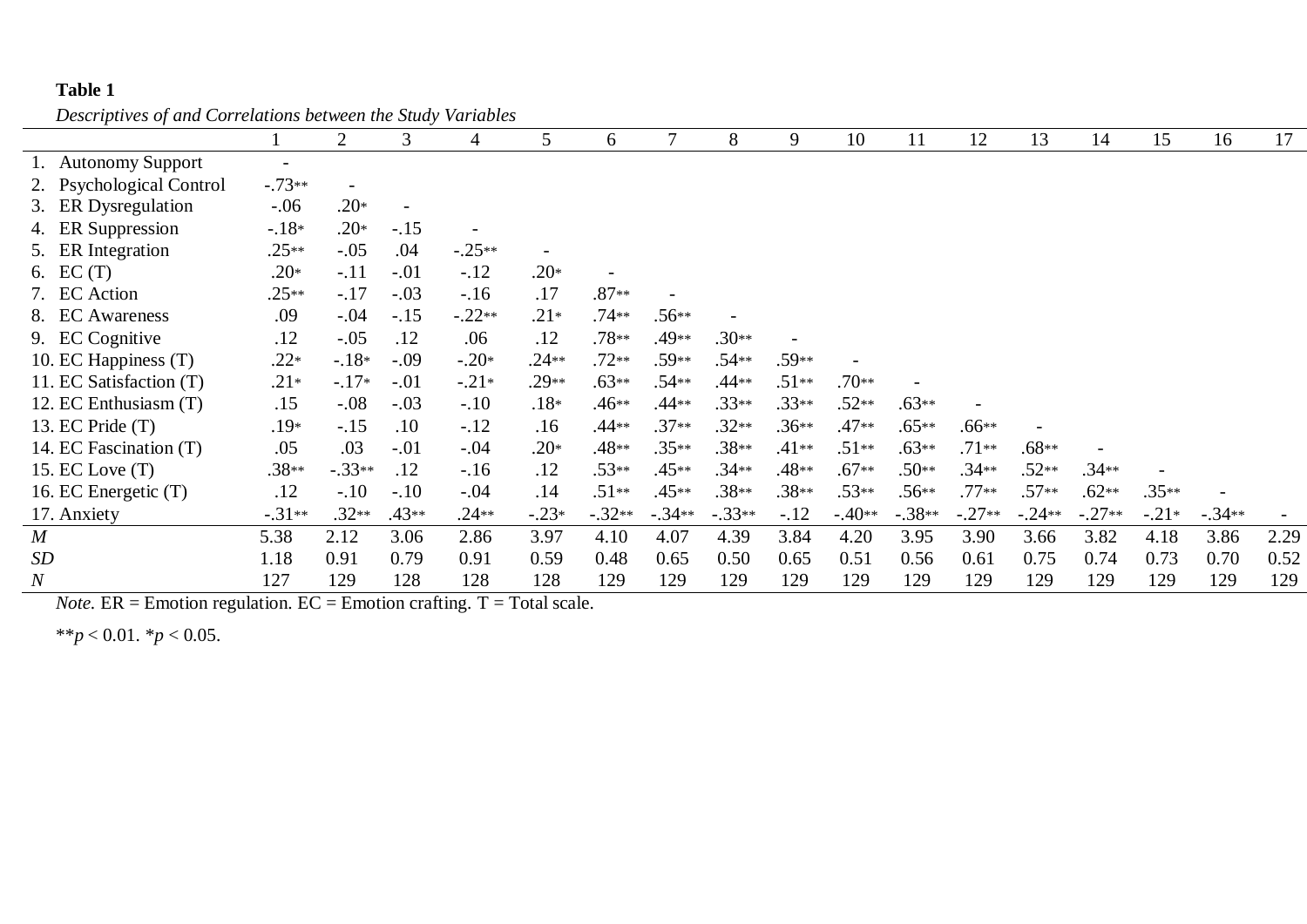#### **Primary Analyses**

To examine the relation between parenting (i.e., maternal autonomy support and psychological control) and anxiety, and the mediating role of emotion regulation and emotion crafting, several hierarchical regression analyses were performed. Specifically, in Step 1, both maternal autonomy support and psychological control were entered as predictors, whereas in Step 2 emotion regulation (Model 1) or emotion crafting (Model 2) was entered as a predictor. The results of the mediation analyses can be found in Table II and Table III (see Appendix).

In Model 1, emotion regulation was a significant predictor of anxiety, where emotion dysregulation accounted for the largest variation in anxiety. Specifically, the increase of emotion dysregulation ( $t = 6.20$ ,  $p = .00$ ) and suppression ( $t = 3.38$ ,  $p = .00$ ) predicted the increase of anxiety and decrease of emotion integration ( $t = -2.29$ ,  $p = .02$ ).

In Model 2, emotion crafting action and emotion crafting awareness were significant predictors of anxiety, where emotion crafting awareness accounted for the largest variation in anxiety. Specifically, the increase of emotion crafting action  $(t = -2.35, p = .02)$  and awareness  $(t = -2.19, p = .03)$  predicted a decrease in anxiety.

In Model 3, the significant subscales of emotion regulation and emotion crafting, namely emotion dysregulation, emotion suppression, emotion integration, emotion crafting action and emotion crafting awareness were added as mediators between parenting dimensions and anxiety. This model explained 37% of the variation in anxiety, and emotion dysregulation, emotion crafting action and emotion suppression accounted for the largest mediating effect. A Sobel test was conducted to evaluate the significance of the mediation effect of emotion crafting and emotion regulation, which revealed that only emotion crafting action was a significant mediator between autonomy support and anxiety ( $p_{\text{Dvsreg}} = .51$ ;  $p_{\text{Suppr}}$  $= .09$ ;  $p_{\text{Integer}} = .06$ ;  $p_{\text{ECAction}} = .02$ ;  $p_{\text{ECAw}} = .31$ ), and only emotion dysregulation was a significant mediator between psychological control and anxiety ( $p_{\text{Dvsreg}} = .04$ ;  $p_{\text{Suppr}} = .08$ ;  $p_{\text{Integer}} = .06$ ;  $p_{\text{ECAction}} = .08$ ;  $p_{\text{ECAw}} = .67$ ).

#### **Exploratory Analysis**

In an explorative fashion, I examined the mediating role of the seven specific emotions related to emotion crafting by examining Model 2. This model explained 24% of the variation in anxiety. Autonomy support positively predicted happiness-  $(p = .01)$ , satisfaction- $(p = .02)$ , pride-  $(p = .04)$ , and love crafting  $(p = .00)$ , but did not predict fascination crafting  $(p = .61)$  and energetic crafting  $(p = .20)$ . On the contrary, psychological control negatively predicted happiness- $(p = .04)$ , satisfaction- $(p = .04)$  and love crafting  $((p = .00)$ , but did not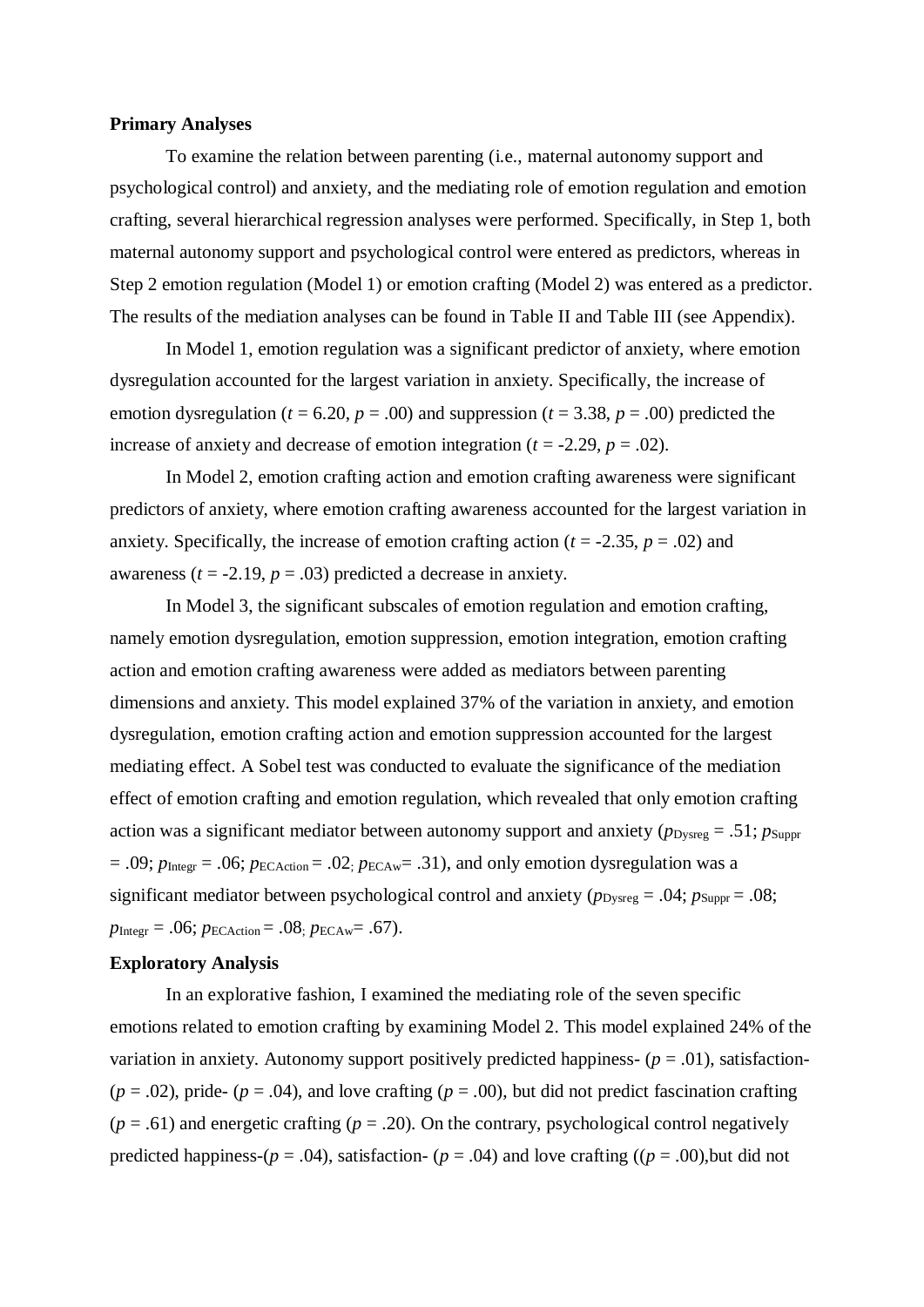predict enthusiasm-  $(p = .33)$ , pride-  $(p = .07)$ , fascination-  $(p = .70)$  and energetic crafting  $(p = .70)$ = .22). Results of a Sobel test revealed that happiness crafting, satisfaction crafting, and love crafting were significant mediators between autonomy support and anxiety ( $p = .03$ ), while satisfaction crafting ( $p = .05$ ) and love crafting ( $p = .04$ ) were significant mediators between psychological control and anxiety ( $p = .08$ ).

#### **Discussion**

The purpose of this study was to examine the relation between maternal parenting practices and young adults' anxiety, and whether this relation was mediated by emotion regulation and emotion crafting. Although emotion regulation has been found to be crucial in predicting anxiety levels, less is known about the role of emotion regulation, especially positive emotion regulation, as a possible mechanism in the effects of parenting on anxiety symptoms. It was expected that maternal autonomy support would foster adaptive emotion regulation and emotion crafting, thereby relating negatively to anxiety. An opposite pattern of relations was hypothesized for maternal psychological control. Moreover, it was expected that emotion crafting would be the strongest mediator, because acceptive parenting fosters awareness and appreciation of the positive emotions, which are associated with wellbeing, and decreased mental health issues.

#### **Psychological Control and Anxiety**

A weak, positive correlation was found between maternal psychological control and anxiety symptoms. There was a weak, negative correlation between maternal autonomy support and anxiety. In line with the first hypothesis and previous studies showing that psychological control might increase anxiety (e.g., Hudson & Rapee, 2001; McLeod et al., 2007), results of this study showed that young adults with parents using psychological control as a way of parenting experienced more anxiety.

Although a vast amount of research evaluates the relation of parenting dimensions and young adults' anxiety, there is a gap in research regarding what mediates between these variables. First, emotion regulation styles were hypothesized to mediate from parenting dimensions to anxiety. Psychological control predicted emotion dysregulation, and emotion dysregulation predicted the increase of anxiety. This relation was aligned with the literature, namely psychological control being positively correlated with emotion dysregulation (Flouri & McEwen, 2009), and increased emotion regulation problems (Goger et al., 2020). Additionally, only emotion dysregulation was found to be a significant mediator between psychological control and anxiety, which accounted for 24% of the variance in anxiety symptoms. Increase in psychological control was associated with emotion dysregulation, and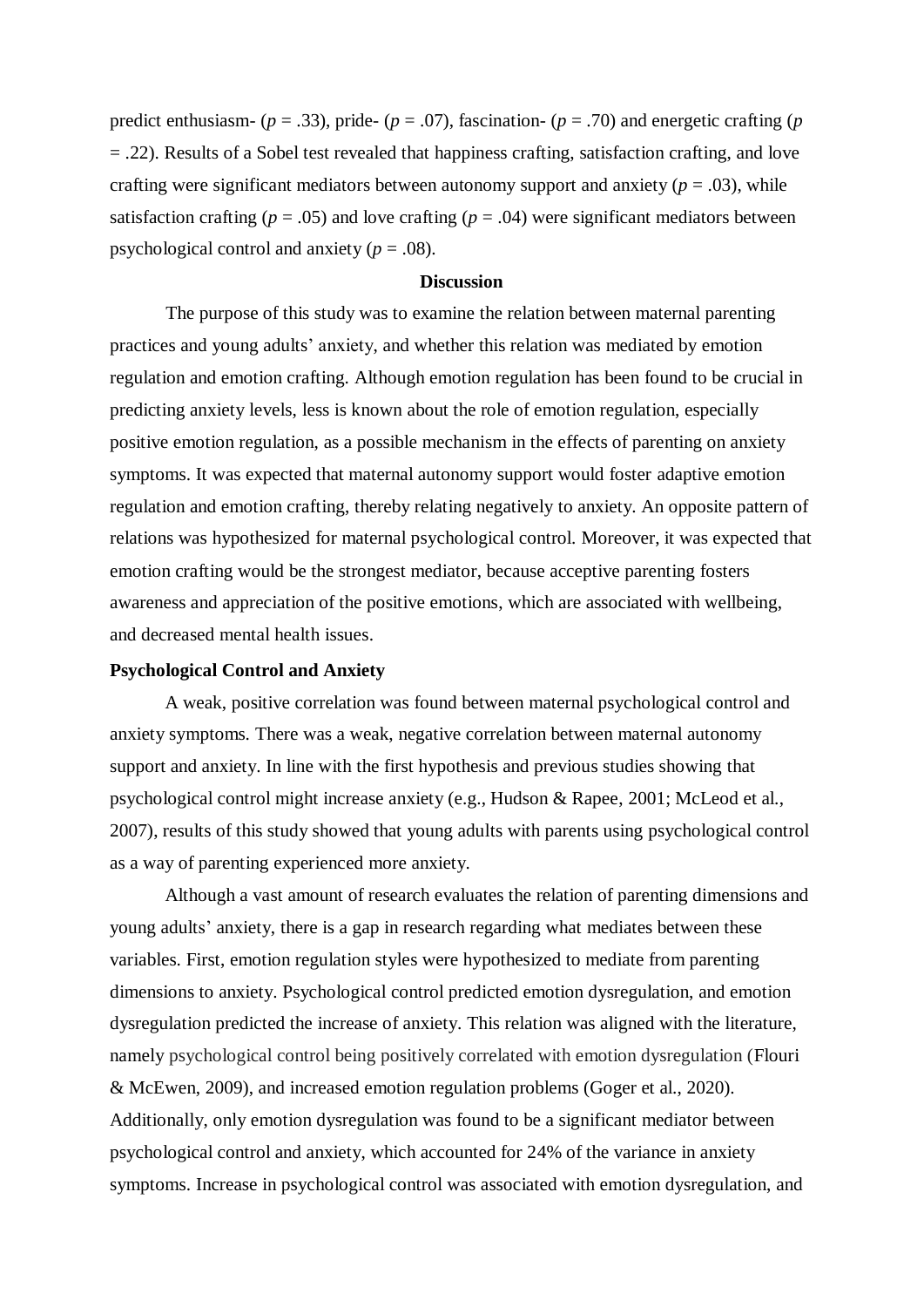anxiety. Psychological control predicted action component of emotion crafting, emotion crafting awareness. Furthermore, the hypothesized mediator effect of emotion crafting from psychological control to anxiety was not confirmed. Psychological control was not a significant predictor of emotion crafting, and action component, and awareness component of emotion crafting were significant predictors of anxiety, namely that active steps and awareness toward creating positive emotions had a positive effect on anxiety.

#### **Autonomy Support and Anxiety**

There was a weak, negative correlation between maternal autonomy support and anxiety. In line with the first hypothesis and previous studies showing that autonomy support may decrease anxiety (Pinquart, 2017), results of this study showed that young adults with autonomy supportive parents experienced less anxiety.

Regarding the hypothesis of emotion regulation being a mediator from autonomy support to anxiety was not confirmed. Looking at the predictive power of the variables, autonomy support was not a predictor of emotion dysregulation, but it predicted the decrease of emotion suppression and increase of emotion integration. These results were partly aligned with the literature because autonomy support has been found to predict the increase of emotion integration (Roth et al., 2009), which relation was confirmed. While in previous studies autonomy support was found to predict the decrease of emotion dysregulation (Brenning et al., 2015), it was not the case for the analyses.

I assessed the relationship between autonomy support, emotion crafting, and anxiety. The hypothesized mediating effect of emotion crafting between autonomy support and anxiety was partly confirmed, autonomy support predicted action component of emotion crafting, which predicted anxiety. Similarly, action component of emotion crafting significantly predicted anxiety symptoms, and awareness component of emotion crafting predicted anxiety. These findings suggest that autonomy supportive parenting may increase young adults' capability of active pursuit of positive emotions. Furthermore, actively seeking out people, activities and situations which create positive emotions has a positive effect on anxiety, namely it decreases anxiety level.

#### **Parenting Dimensions, Emotion-Specific Emotion Crafting and Anxiety**

I performed an exploratory analysis on the mediation effect of emotion-specific emotion crafting from parental dimensions to anxiety. Sobel test revealed that happiness-, satisfaction-, and love crafting mediated the relation between autonomy support and anxiety, and it explained 24% of the variance in anxiety. Moreover, satisfaction- and love crafting were significant mediators between psychological control and anxiety, namely psychological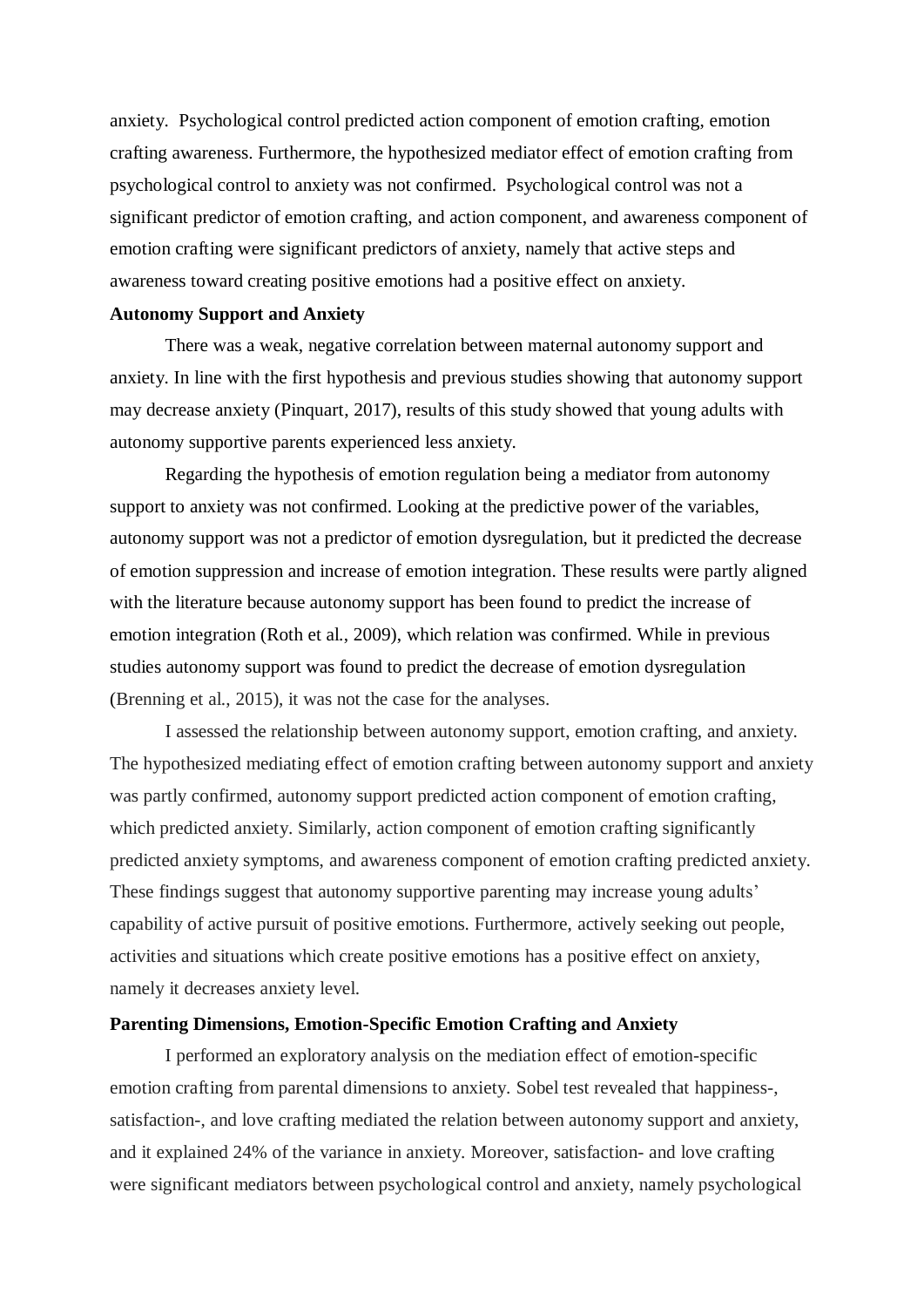control was associated with the decrease of satisfaction- and love crafting, which predicted anxiety. These findings are in line with previous research, where Moran et al.'s (2018) research on the hypothesized mediating effect of children's positive affect regulation between maternal socialization of positive affect and psychopathology yielded the result that parents who savored more had children who also created more positive affects, and mother's modeling savoring related to child's depressive symptoms.

#### **Strengths and Limitations**

This study had several important strengths including the opportunity to recruit participants from multiple countries, and that we were able to explore the effect of positive emotions on anxiety. Nonetheless, there were also limitations. First, only maternal parenting dimensions were assessed, therefore the results cannot be generalized to parenting. Second, due to the small sample size and chosen student population, results cannot be generalized to other age groups. In future research it may be useful to add paternal autonomy support and psychological control questionnaires.

#### **Conclusion**

In conclusion, higher levels of autonomy support and lower levels of psychological control were associated with lower levels of anxiety. Moreover, only emotion dysregulation was a significant mediator between psychological control and anxiety, whereas the action component of emotion crafting mediated the relation between autonomy support and young adults' anxiety. Exploratory analysis indicated that happiness crafting, love crafting, and satisfaction crafting mediated between autonomy support and anxiety, and satisfaction- and love crafting were significant mediators between psychological control and anxiety. Building on these findings, autonomy-supportive parenting seems to be fostering young adults' ability to craft positive emotions. On the contrary, parental psychological control may be harmful for the development of the child's ability to cope with life stressors, and rather supporting the autonomy of young adults as a way of protecting them against anxiety would be beneficial.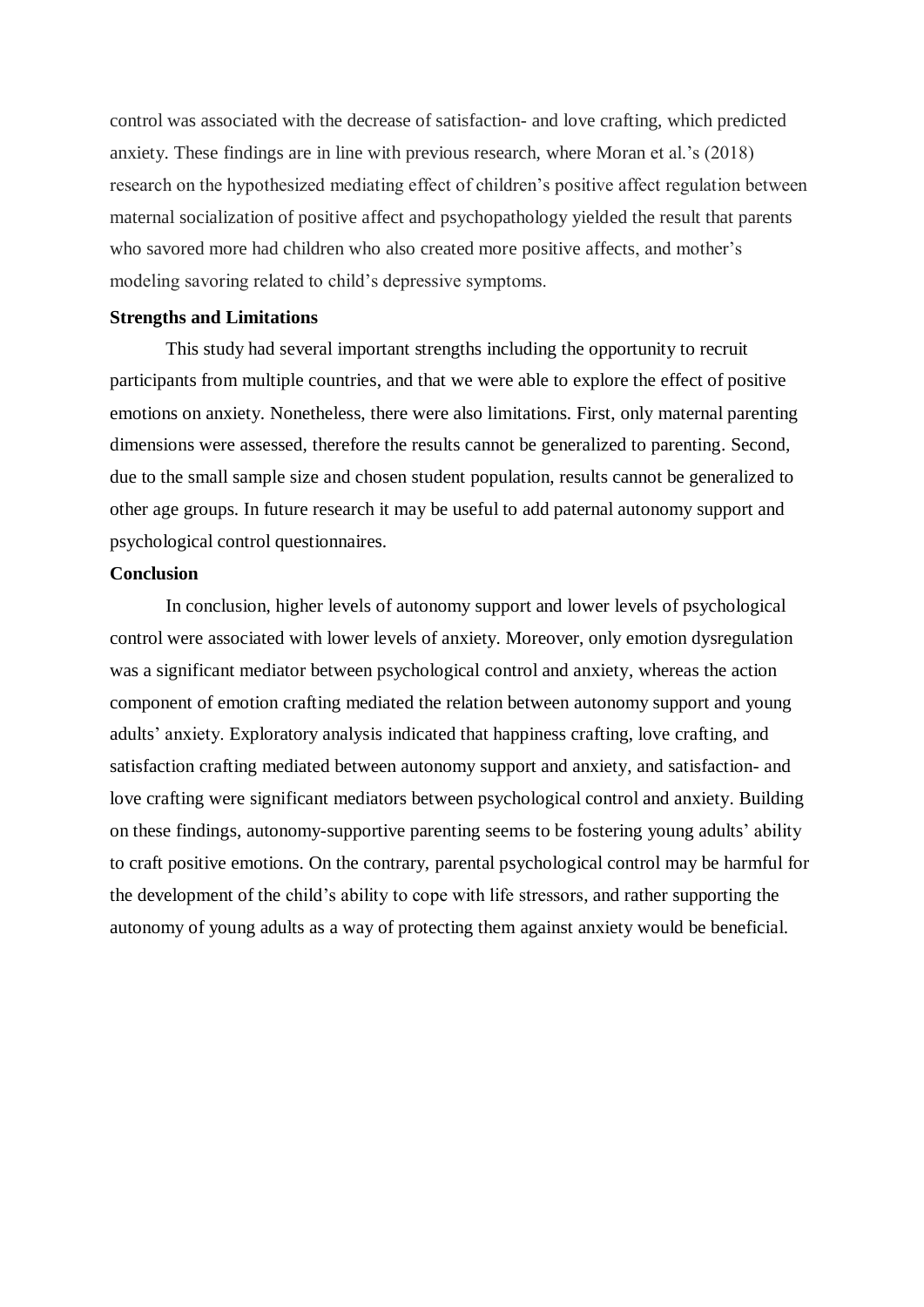#### **References**

- Aldao, A., & Nolen-Hoeksema, S. (2010). Specificity of cognitive emotion regulation strategies: A transdiagnostic examination. *Behaviour Research and Therapy*, *48*(10), 974-983. doi:10.1016/j.brat.2010.06.002
- Barber, B. K. (1996). Parental psychological control: Revisiting a neglected construct. *Child Development, 67*, 3296–3319. doi:10.2307/1131780
- Brenning, K., Soenens, B., Van Petegem, S., & Vansteenkiste, M. (2015). Perceived maternal autonomy support and early adolescent emotion regulation: A longitudinal study. *Social Development*, *24*(3), 561-578. doi:10.1111/sode.12107
- Campbell-Sills, L., Barlow, D. H., & Gross, J. J. (2007). Handbook of emotion regulation. *Incorporating emotion regulation into conceptualizations and treatments of anxiety and mood disorders. In JJ Gross (Ed.)*, *1*, 542-559.
- Chen, B., Vansteenkiste, M., Beyers, W., Boone, L., Deci, E. L., Van der Kaap-Deeder, J., ... & Verstuyf, J. (2015). Basic psychological need satisfaction, need frustration, and need strength across four cultures. *Motivation and Emotion*, *39*(2), 216-236. doi:10.1007/s11031-014-9450-1
- Cordeiro, P., Paixão, P., Lens, W., Lacante, M., & Sheldon, K. (2016). Factor structure and dimensionality of the balanced measure of psychological needs among Portuguese high school students. Relations to well-being and ill-being. *Learning and Individual Differences*, *47*, 51-60. doi:10.1016/j.lindif.2015.12.010
- De Witte, N. A., Sütterlin, S., Braet, C., & Mueller, S. C. (2017). Psychophysiological correlates of emotion regulation training in adolescent anxiety: Evidence from the novel PIER task. *Journal of Affective Disorders*, *214*, 89-96.doi: 10.1016/j.jad.2017.03.012
- Deci, E. L., & Ryan, R. M. (2000). The "what" and "why" of goal pursuits: Human needs and the self-determination of behavior. *Psychological Inquiry*, 11, 227–268. doi:10.1207/S15327965PLI1104\_01
- Denham, S.A. Emotional development in young children, xi, 260 p. (Guilford Press, New York, 1998). doi: 10.1016/j.beth.2007.02.003
- Eisenberg, N., Cumberland, A., & Spinrad, T. L. (1998). Parental socialization of emotion. *Psychological Inquiry*, *9*(4), 241-273. doi:10.1207/s15327965pli0904\_1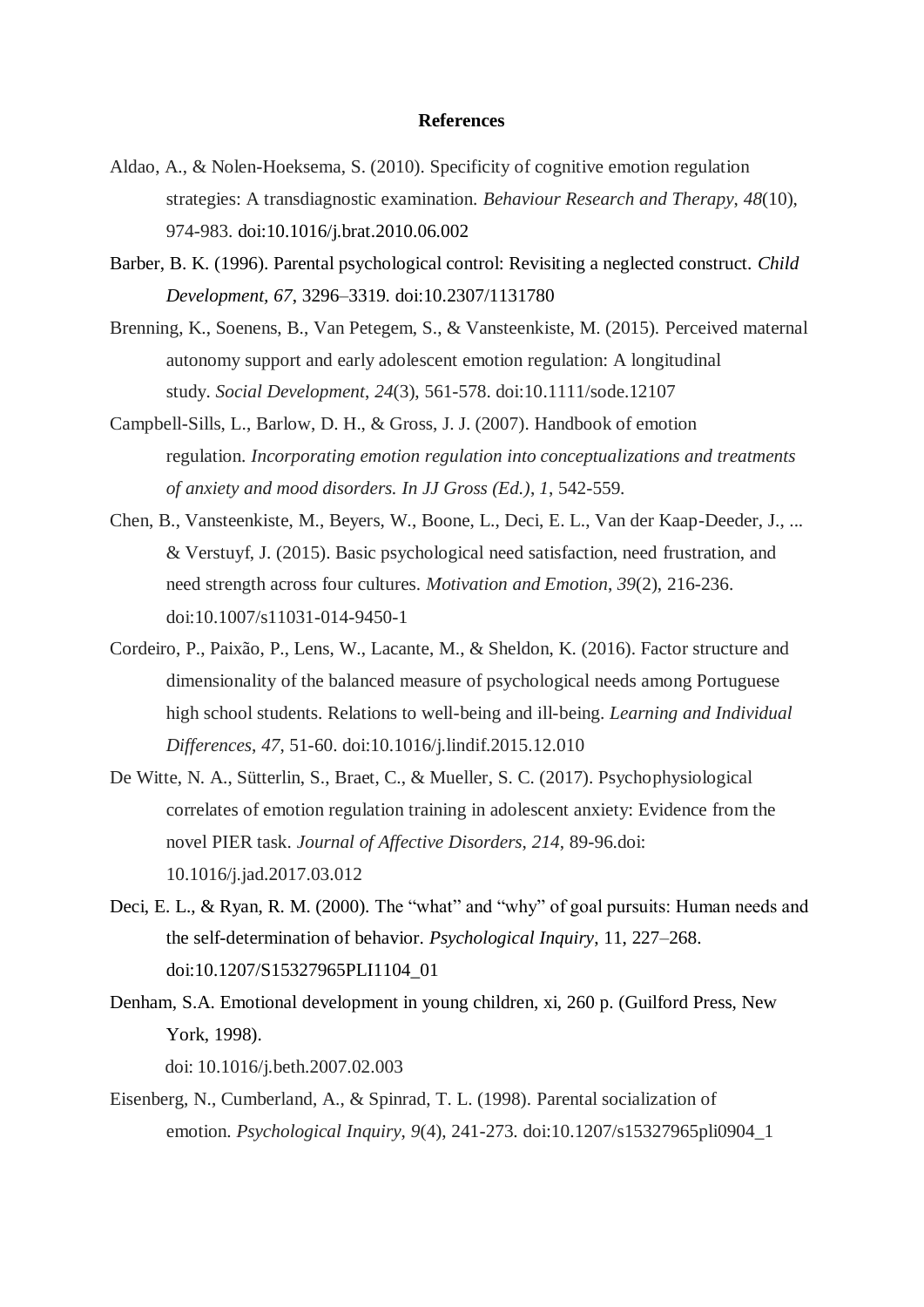- Fredrickson, B. L. (1998). What good are positive emotions?. *Review of General Psychology*, *2*(3), 300-319. doi:10.1037/1089-2680.2.3.300
- Goger, P., Rozenman, M., & Gonzalez, A. (2020). The association between current maternal psychological control, anxiety symptoms, and emotional regulatory processes in emerging adults. *Journal of Behavior Therapy and Experimental Psychiatry*, *68*, 101563. doi:10.1016/j.jbtep.2020.101563
- Greco, L. A., & Morris, T. L. (2002). Paternal child-rearing style and child social anxiety: Investigation of child perceptions and actual father behavior. *Journal of Psychopathology and Behavioral Assessment*, *24*(4), 259-267. doi:10.1023/A:1020779000183
- Grolnick, W. S., & Pomerantz, E. M. (2009). Issues and challenges in studying parental control: Toward a new conceptualization. *Child Development Perspectives*, *3*(3), 165- 170. doi:10.1111/j.1750-8606.2009.00099.x
- Grolnick, W. S., Deci, E. L., & Ryan, R. M. (1997). Internalization within the family: The self-determination theory perspective. In J. E. Grusec & L. Kuczynski (Eds.), Parenting and children's internalization of values: A handbook of contemporary theory (pp. 135-161). New York, NY: Wiley.
- Gross, J. J. (2002). Emotion regulation: Affective, cognitive, and social consequences. Psychophysiology, 39, 281–291. doi:10.1017/S0048577201393198
- Hou, W. K., Lau, K. M., Ng, S. M., Lee, T. M. C., Cheung, H. Y. S., Shum, T. C. Y., & Cheng, A. C. K. (2016). Psychological detachment and savoring in adaptation to cancer caregiving. *Psycho‐Oncology*, *25*(7), 839-847. doi:10.1002/pon.4019
- Hudson, J. L., & Rapee, R. M. (2001). Parent–child interactions and anxiety disorders: An observational study. *Behaviour research and therapy*, *39*(12), 1411-1427. doi:10.1016/S0005-7967(00)00107-8
- Hull, C. L. 1943. Principles of behaviour: an Introduction to behaviour theory. New York: Appleton-Century-Crofts
- Inguglia, C., Ingoglia, S., Liga, F., Coco, A. L., & Cricchio, M. G. L. (2015). Autonomy and relatedness in adolescence and emerging adulthood: Relationships with parental support and psychological distress. *Journal of Adult Development*, *22*(1), 1-13. doi:10.1007/s10804-014-9196-8
- John, O. P., & Gross, J. J. (2007). Individual differences in emotion regulation. In J. J. Gross (Ed.), Handbook of emotion regulation (pp. 351–372). New York: Guilford.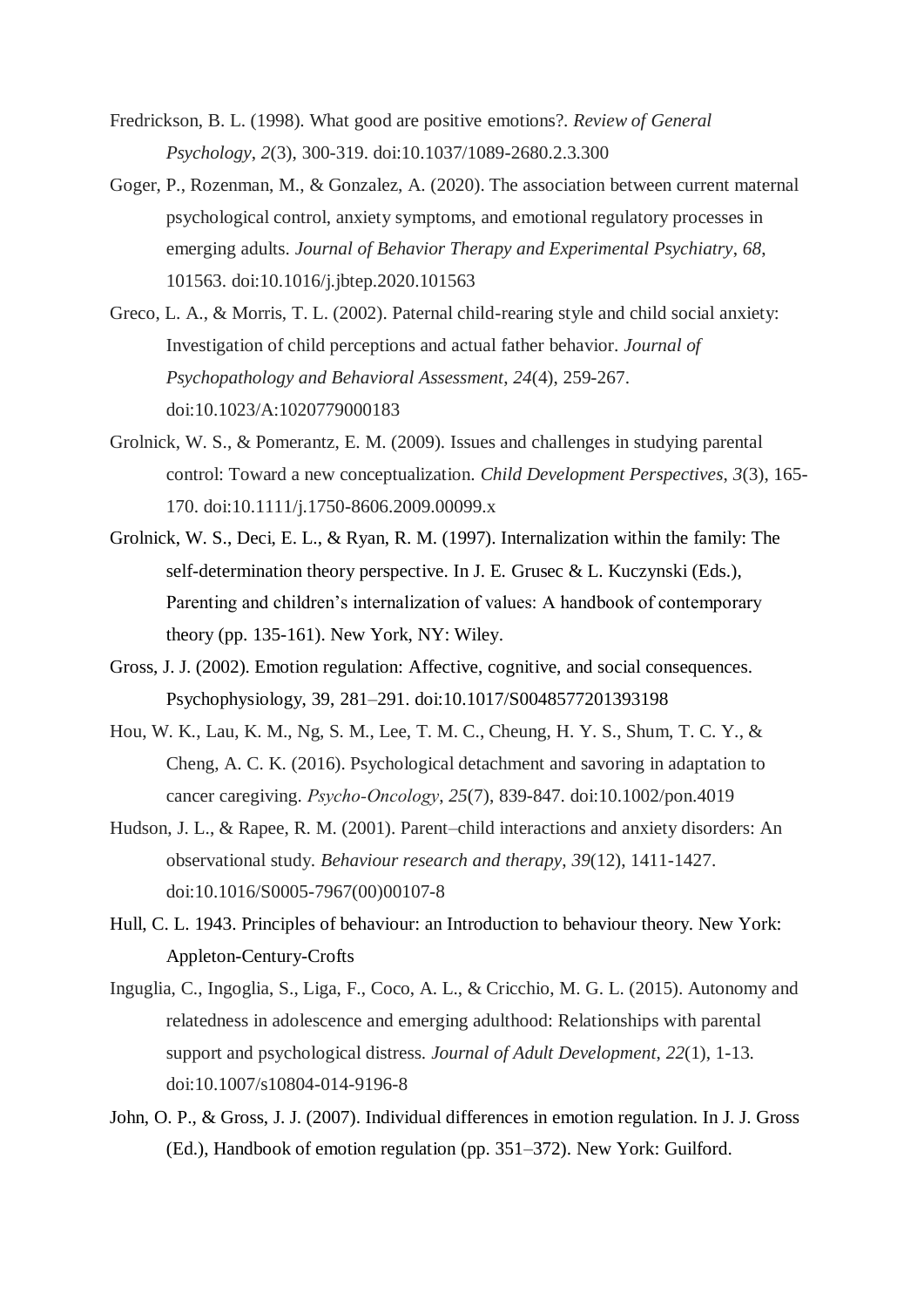- Joussemet, M., Landry, R., & Koestner, R. (2008). A self-determination theory perspective on parenting. *Canadian Psychology/Psychologie Canadienne*, *49*(3), 194. doi:10.1037/a0012754
- Kashdan, T. B., & Breen, W. E. (2008). Social anxiety and positive emotions: A prospective examination of a self-regulatory model with tendencies to suppress or express emotions as a moderating variable. *Behavior Therapy*, *39*(1), 1-12.
- Koestner, R., Ryan, R. M., Bernieri, F., & Holt, K. (1984). Setting limits on children's behavior: The differential effects of controlling vs. informational styles on intrinsic motivation and creativity. *Journal of Personality*, *52*(3), 233-248. doi:10.1111/j.1467- 6494.1984.tb00879.x
- Luebbe, A. M., Bump, K. A., Fussner, L. M., & Rulon, K. J. (2014). Perceived maternal and paternal psychological control: Relations to adolescent anxiety through deficits in emotion regulation. *Child Psychiatry & Human Development*, *45*(5), 565-576. doi:10.1007/s10578-013-0425-3
- Mansell, W., Clark, D. M., & Ehlers, A. (2003). Internal versus external attention in social anxiety: An investigation using a novel paradigm. *Behaviour Research and Therapy*, *41*(5), 555-572. doi:10.1016/S0005-7967(02)00029-3
- McEwen, C., & Flouri, E. (2009). Fathers' parenting, adverse life events, and adolescents' emotional and eating disorder symptoms: The role of emotion regulation. *European Child & Adolescent Psychiatry*, *18*(4), 206-216. doi:10.1007/s00787-008-0719-3
- McLeod, B. D., Wood, J. J., & Weisz, J. R. (2007). Examining the association between parenting and childhood anxiety: A meta-analysis. *Clinical Psychology Review*, *27*(2), 155-172. doi:10.1016/j.cpr.2006.09.002
- Mennin, D. S., Holaway, R. M., Fresco, D. M., Moore, M. T., & Heimberg, R. G. (2007). Delineating components of emotion and its dysregulation in anxiety and mood psychopathology. *Behavior Therapy*, *38*(3), 284-302. doi:10.1016/j.beth.2006.09.001
- Mennin, D. S., McLaughlin, K. A., & Flanagan, T. J. (2009). Emotion regulation deficits in generalized anxiety disorder, social anxiety disorder, and their co-occurrence. *Journal of Anxiety Disorders*, 23(7), 866–871. doi:10.1016/j.janxdis.2009.04.006
- Moilanen, K. L. (2007). The adolescent self-regulatory inventory: The development and validation of a questionnaire of short-term and long-term self-regulation. *Journal of Youth And Adolescence*, *36*(6), 835-848. doi:10.1007/s10964-006-9107-9
- Moran, K. M., Root, A. E., Vizy, B. K., Wilson, T. K., & Gentzler, A. L. (2019). Maternal socialization of children's positive affect regulation: Associations with children's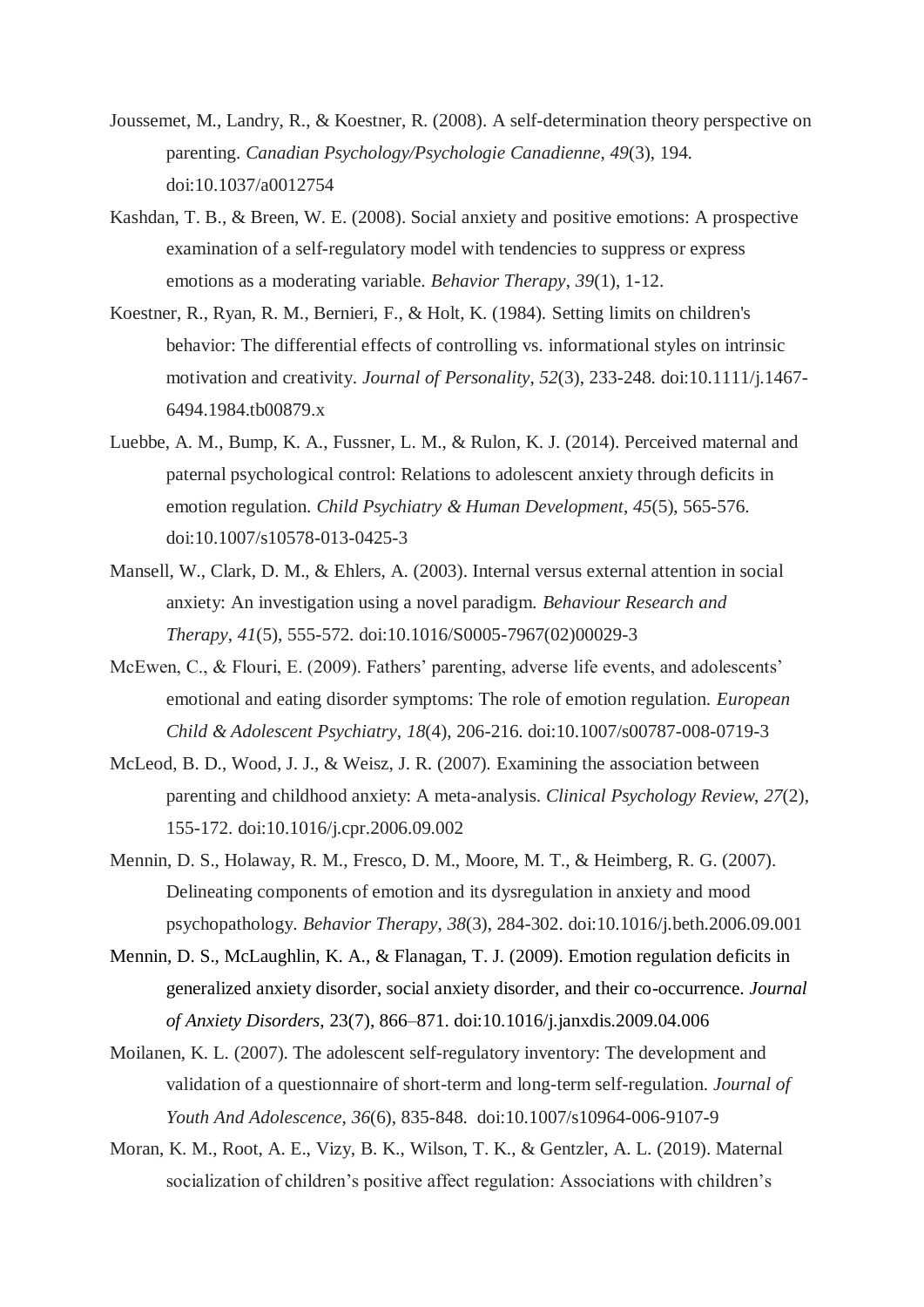savoring, dampening, and depressive symptoms. *Social Development*, *28*(2), 306- 322.doi: 10.1111/sode.12338

- Morris, A. S., Steinberg, L., Sessa, F. M., Avenevoli, S., Silk, J. S., & Essex, M. J. (2002). Measuring children's perceptions of psychological control: Developmental and conceptual considerations. In B. K. Barber (Ed.), Intrusive parenting: How psychological control affects children and adolescents (pp. 125–159). Washington, DC: American Psychological Association. doi:10.1037/10422-005
- Murray, C. J., Abbafati, C., Abbas, K. M., Abbasi, M., Abbasi-Kangevari, M., Abd-Allah, F., ... & Nagaraja, S. B. (2020). Five insights from the global burden of disease study 2019. *The Lancet*, *396*(10258), 1135-1159. doi:10.1016/S0140-6736(20)31404-5
- Pettit, G. S., Laird, R. D., Dodge, K. A., Bates, J. E., & Criss, M. M. (2001). Antecedents and behavior-problem outcomes of parental monitoring and psychological control in early adolescence. *Child Development*, *72*(2), 583-598. doi:10.1111/1467-8624.00298
- Pinquart, M. (2017). Associations of parenting dimensions and styles with externalizing problems of children and adolescents: An updated meta-analysis. *Developmental Psychology*, *53*(5), 873. doi:10.1037/dev0000295
- Roth, G., & Assor, A. (2012). The costs of parental pressure to express emotions: Conditional regard and autonomy support as predictors of emotion regulation and intimacy. *Journal of Adolescence*, *35*(4), 799-808. doi:10.1016/j.adolescence.2011.11.005
- Roth, G., Assor, A., Niemiec, C. P., Ryan, R. M., & Deci, E. L. (2009). The emotional and academic consequences of parental conditional regard: Comparing conditional positive regard, conditional negative regard, and autonomy support as parenting practices. *Developmental Psychology*, *45*(4), 1119. doi:10.1037/a0015272
- Roth, G., Benita, M., Amrani, C., Shachar, B. H., Asoulin, H., Moed, A., … Kanat-Maymon, Y. (2014). Integration of negative emotional experience versus suppression: Addressing the question of adaptive functioning. Emotion, 14, 908–919. doi:10.1037/a0037051
- Roth, G., Shahar, B. H., Zohar-Shefer, Y., Benita, M., Moed, A., Bibi, U., … Ryan, R. M. (2018). Benefits of emotional integration and costs of emotional distancing. *Journal of Personality*, 86, 919–934, doi:10.1111/ jopy.12366
- Roth, G., Vansteenkiste, M., & Ryan, R. M. (2019). Integrative emotion regulation: Process and development from a self-determination theory perspective. *Development and Psychopathology*, *31*(3), 945-956. doi:10.1017/S0954579419000403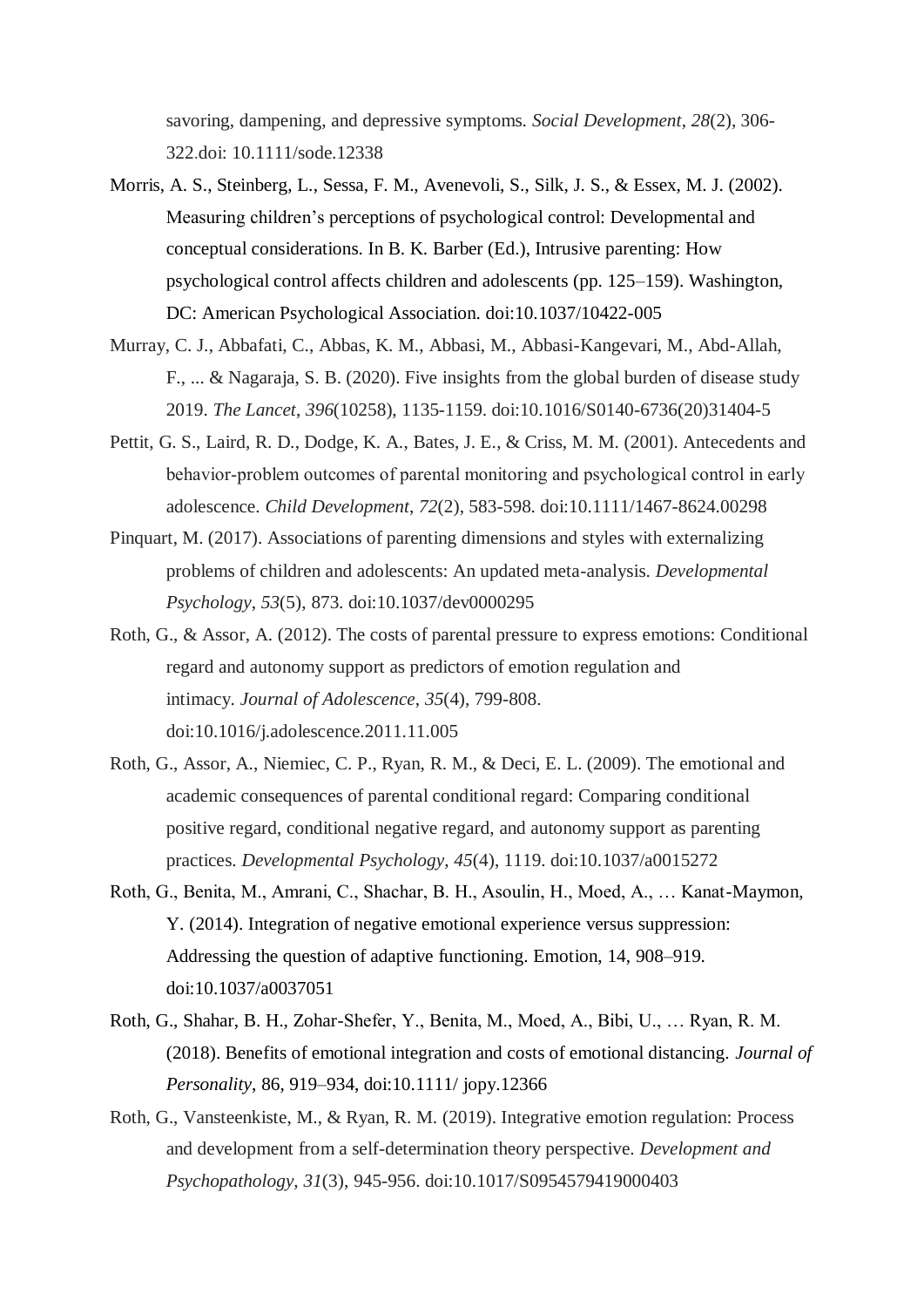- Rottenberg, J., Gross, J. J., & Gotlib, I. H. (2005). Emotion context insensitivity in major depressive disorder. *Journal of Abnormal Psychology*, *114*(4), 627. doi:10.1037/0021- 843X.114.4.627
- Ryan, R. M., Deci, E. L., & Grolnick, W. S. (1995). Autonomy, relatedness, and the self: Their relation to development and psychopathology.
- Ryan, R. M., Deci, E. L., & Vansteenkiste, M. (2016). Autonomy and autonomy disturbances in self-development and psychopathology: Research on motivation, attachment, and clinical process. *Developmental Psychopathology*, *1*, 385-438.
- Ryan, R. M., Deci, E. L., Grolnick, W. S., & La Guardia, J. G. (2006). The significance of autonomy and autonomy support in psychological development and psychopathology. In D. Cicchetti, & D. Cohen (Eds.), Theory and methods (2nd ed.). *Developmental Psychopathology*, Vol. 1 (pp. 795–849) New York: Wiley.
- Schäfer, J. Ö., Naumann, E., Holmes, E. A., Tuschen-Caffier, B., & Samson, A. C. (2017). Emotion regulation strategies in depressive and anxiety symptoms in youth: A metaanalytic review. *Journal of Youth and Adolescence*, *46*(2), 261-276. doi:10.1007/s10964-016-0585-0
- Schneider, R. L., Arch, J. J., Landy, L. N., & Hankin, B. L. (2018). The longitudinal effect of emotion regulation strategies on anxiety levels in children and adolescents. *Journal of Clinical Child & Adolescent Psychology*, *47*(6), 978-991.doi: 10.1080/15374416.2016.1157757
- Silk, J. S., Morris, A. S., Kanaya, T., & Steinberg, L. (2003). Psychological control and autonomy granting: Opposite ends of a continuum or distinct constructs?. *Journal of Research on Adolescence*, *13*(1), 113-128. doi:10.1111/1532-7795.1301004
- Sipos, K., & Sipos, M. (1983). The development and validation of the Hungarian Form of the State-Trait Anxiety Inventory. *Series in Clinical & Community Psychology: Stress & Anxiety*.
- Siqueland, L., Kendall, P. C., & Steinberg, L. (1996). Anxiety in children: Perceived family environments and observed family interaction. *Journal of Clinical Child Psychology*, *25*(2), 225-237. doi:10.1207/s15374424jccp2502\_12
- Smith, J. L., & Hollinger-Smith, L. (2015). Savoring, resilience, and psychological well-being in older adults. *Aging & Mental Health*, *19*(3), 192-200. doi:10.1080/13607863.2014.986647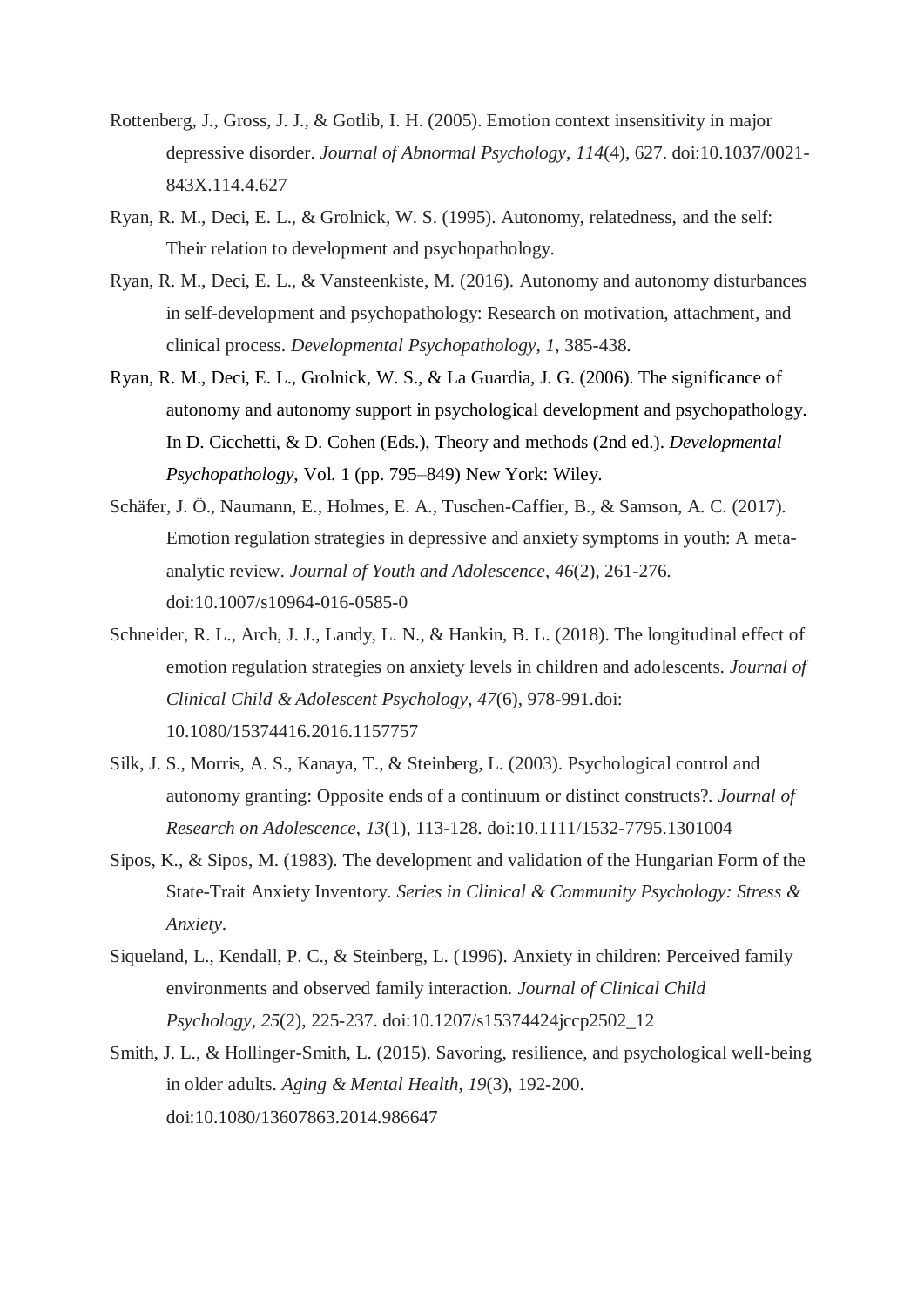- Soenens, B., & Vansteenkiste, M. (2010). A theoretical upgrade of the concept of parental psychological control: Proposing new insights on the basis of self-determination theory. *Developmental Review*, *30*(1), 74-99. doi:10.1016/j.dr.2009.11.001
- Spence, S. H., & Rapee, R. M. (2016). The etiology of social anxiety disorder: An evidencebased model. *Behaviour Research and Therapy*, *86*, 50-67. doi:10.1016/j.brat.2016.06.007
- Spielberger, C. D., Gorsuch, R. L., & Lushene, R. E. (1964). *State trait anxiety disorder.*  Consulting Psychologists Press.
- Suveg, C., & Zeman, J. (2004). Emotion regulation in children with anxiety disorders. *Journal of Clinical Child and Adolescent Psychology*, *33*(4), 750-759. doi:10.1207/s15374424jccp3304\_10
- Tamir, M., & Ford, B. Q. (2012). When feeling bad is expected to be good: Emotion regulation and outcome expectancies in social conflicts. *Emotion*, *12*(4), 807. doi:10.1037/a0024443
- Tamir, M., Bigman, Y. E., Rhodes, E., Salerno, J., & Schreier, J. (2015). An expectancy-value model of emotion regulation: Implications for motivation, emotional experience, and decision making. *Emotion*, *15*(1), 90. doi:10.1037/emo0000021
- Thompson, R. A. (1994). Emotion regulation: A theme in search of definition. *Monographs of the Society for Research in Child Development*, *59*(2-3), 25-52. doi:10.1111/j.1540- 5834.1994.tb01276.x
- Thomsen, D. K., Tønnesvang, J., Schnieber, A., & Olesen, M. H. (2011). Do people ruminate because they haven't digested their goals? The relations of rumination and reflection to goal internalization and ambivalence. *Motivation and Emotion*, *35*(2), 105-117. doi:10.1007/s11031-011-9209-x
- Van der Kaap-Deeder, J., Wichstrøm, L., Mouratidis, A., Vansteenkiste, M., Matos, L., & Steinsbekk, S. (2021). The Emotion Crafting Scale [Creation and validation of a scale to assess emotion crafting]. Department of Psychology, Norwegian University of Science and Technology.
- Vrolijk, P., Van Lissa, C. J., Branje, S. J., Meeus, W. H., & Keizer, R. (2020). Longitudinal linkages between father and mother autonomy support and adolescent problem behaviors: Between-family differences and within-family effects. *Journal of Youth and Adolescence*, *49*(11), 2372-2387. doi:10.1007/s10964-020-01309-8
- Werner, K. H., Goldin, P. R., Ball, T. M., Heimberg, R. G., & Gross, J. J. (2011). Assessing emotion regulation in social anxiety disorder: The emotion regulation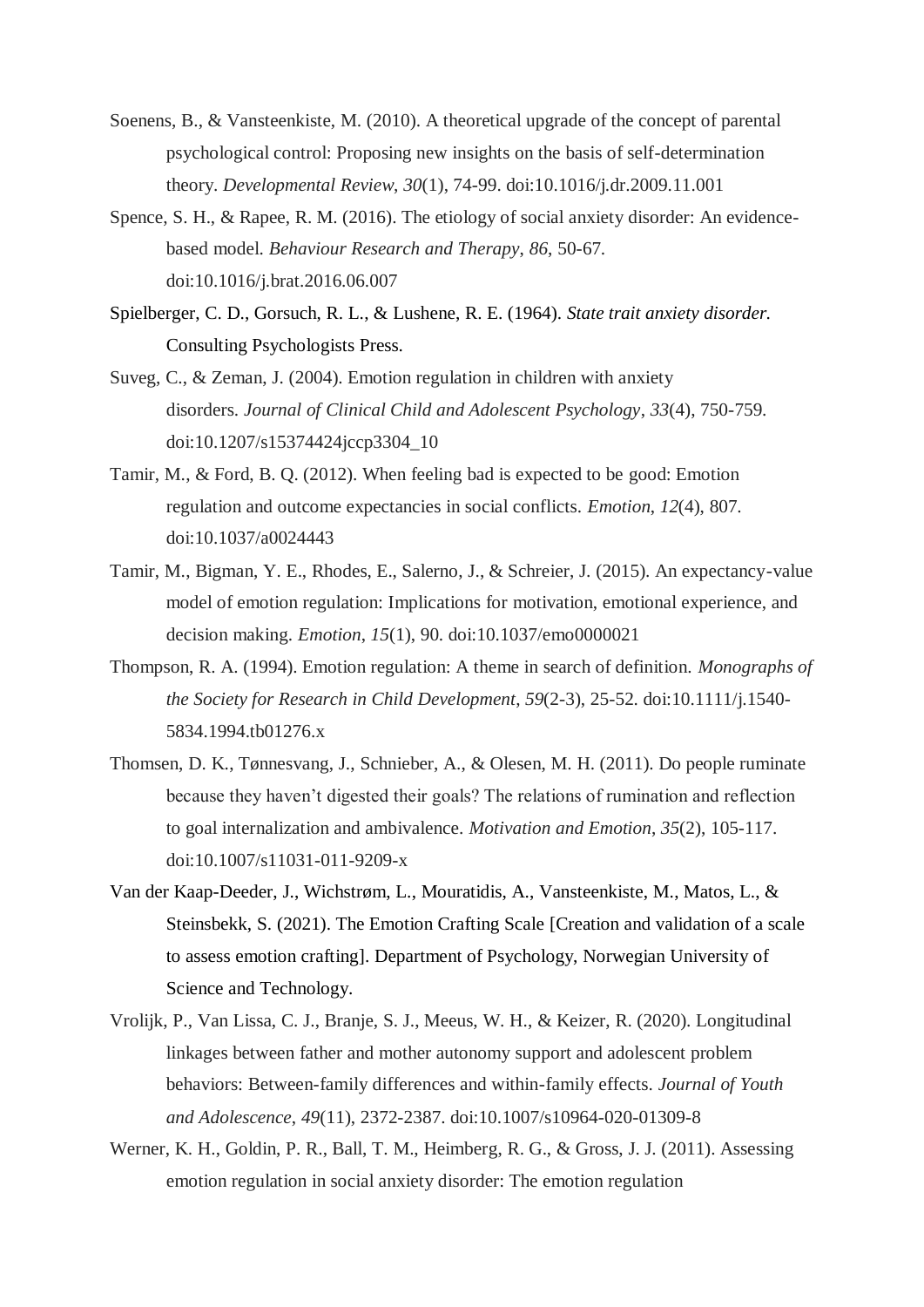interview. *Journal of Psychopathology and Behavioral Assessment*, *33*(3), 346-354. doi:10.1007/s10862-011-9225-x

Wrzesniewski, A., & Dutton, J. E. (2001). Crafting a job: Revisioning employees as active crafters of their work. *Academy of Management Review*, *26*(2), 179-201. doi:10.5465/amr.2001.4378011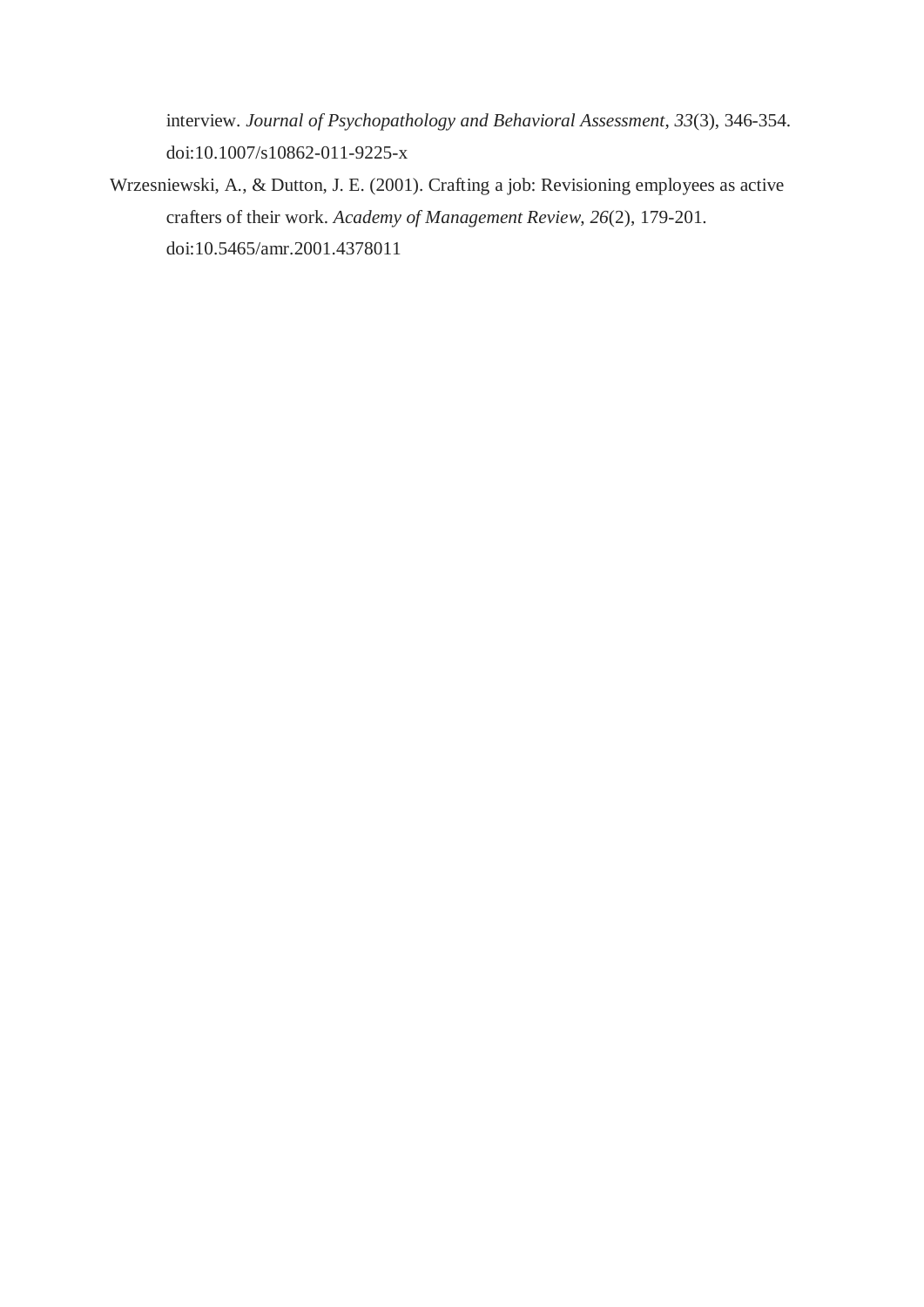### **Appendix**

### **Table I**

*Descriptive Statistics and Reliability of the Scales*

|                                      | $\boldsymbol{N}$ | Cronbach's alpha $(\alpha)$ | <b>Skewness</b>    |      | Kurtosis           |      |  |
|--------------------------------------|------------------|-----------------------------|--------------------|------|--------------------|------|--|
|                                      |                  |                             | Statistic          | SE   | Statistic          | SE   |  |
| User Language                        | 149              |                             | 0.74               | 0.20 | $-1.48$            | 0.40 |  |
| Sex                                  | 149              |                             | 2.09               | 0.20 | 3.71               | 0.40 |  |
| Age                                  | 149              |                             | $-.44$             | 0.20 | $-0.61$            | 0.40 |  |
| Education                            | 149              |                             | 0.45               | 0.20 | 0.29               | 0.40 |  |
| Maternal Psychological Control       | 149              | .88                         | 0.81               | 0.20 | $-0.02$            | 0.40 |  |
| <b>Maternal Autonomy Support</b>     | 137              | .89                         | $-1.02$            | 0.21 | 0.79               | 0.41 |  |
| <b>Emotion Dysregulation</b>         | 138              | .83                         | 0.02               | 0.21 | $-0.48$            | 0.41 |  |
| <b>Emotion Suppression</b>           | 138              | .89                         | 0.06               | 0.21 | $-0.46$            | 0.41 |  |
| <b>Emotion Integration</b>           | 138              | .79                         | $-0.49$            | 0.21 | 0.13               | 0.41 |  |
| <b>Emotion Crafting Happiness</b>    | 149              | .86                         | $-0.39$            | 0.20 | $-0.51$            | 0.40 |  |
| EC Satisfaction (Total score)        | 149              | .86                         | $-0.46$            | 0.20 | 0.16               | 0.40 |  |
| EC Enthusiasm (Total score)          | 149              | .87                         | $-0.31$            | 0.20 | $-0.30$            | 0.40 |  |
| EC Pride (Total score)               | 149              | .91                         | $-0.29$            | 0.20 | $-0.66$            | 0.40 |  |
| EC Fascination (Total score)         | 149              | .92                         | $-0.56$            | 0.20 | 0.02               | 0.40 |  |
| EC Love (Total score)                | 149              | .90                         | $-0.97$            | 0.20 | 1.19               | 0.40 |  |
| EC Energetic (Total score)           | 149              | .91                         | $-0.51$            | 0.20 | $-0.08$            | 0.40 |  |
| EC Happiness (Action subscale)       | 139              | .62                         | $-1.48$ to $-0.90$ | 0.21 | 0.20 to 2.96       | 0.41 |  |
| EC Satisfaction (Action subscale)    | 139              | .67                         | $-0.85$ to $-0.59$ | 0.21 | $-0.20$ to $0.56$  | 0.41 |  |
| EC Enthusiasm (Action subscale)      | 139              | .73                         | $-0.90$ to $-0.52$ | 0.21 | $-0.35$ to $0.62$  | 0.41 |  |
| EC Pride (Action subscale)           | 139              | .82                         | $-0.45$ to $-0.16$ | 0.21 | $-1.07$ to $-0.70$ | 0.41 |  |
| EC Fascination (Action subscale)     | 139              | .81                         | $-0.32$ to $-0.68$ | 0.21 | $-1.04$ to 0.27    | 0.41 |  |
| EC Love (Action subscale)            | 139              | .77                         | $-1.86$ to $-0.63$ | 0.21 | $-0.43$ to $4.22$  | 0.41 |  |
| EC Energetic (Action subscale)       | 139              | .82                         | $-0.79$ to $-0.58$ | 0.21 | $-0.42$ to $-0.08$ | 0.41 |  |
| EC Happiness (Awareness subscale)    | 139              | .81                         | $-1.72$ to $-0.83$ | 0.21 | 4.74 to 0.00       | 0.41 |  |
| EC Satisfaction (Awareness subscale) | 139              | .74                         | $-1.17$ to $-0.64$ | 0.21 | $-0.20$ to 2.09    | 0.41 |  |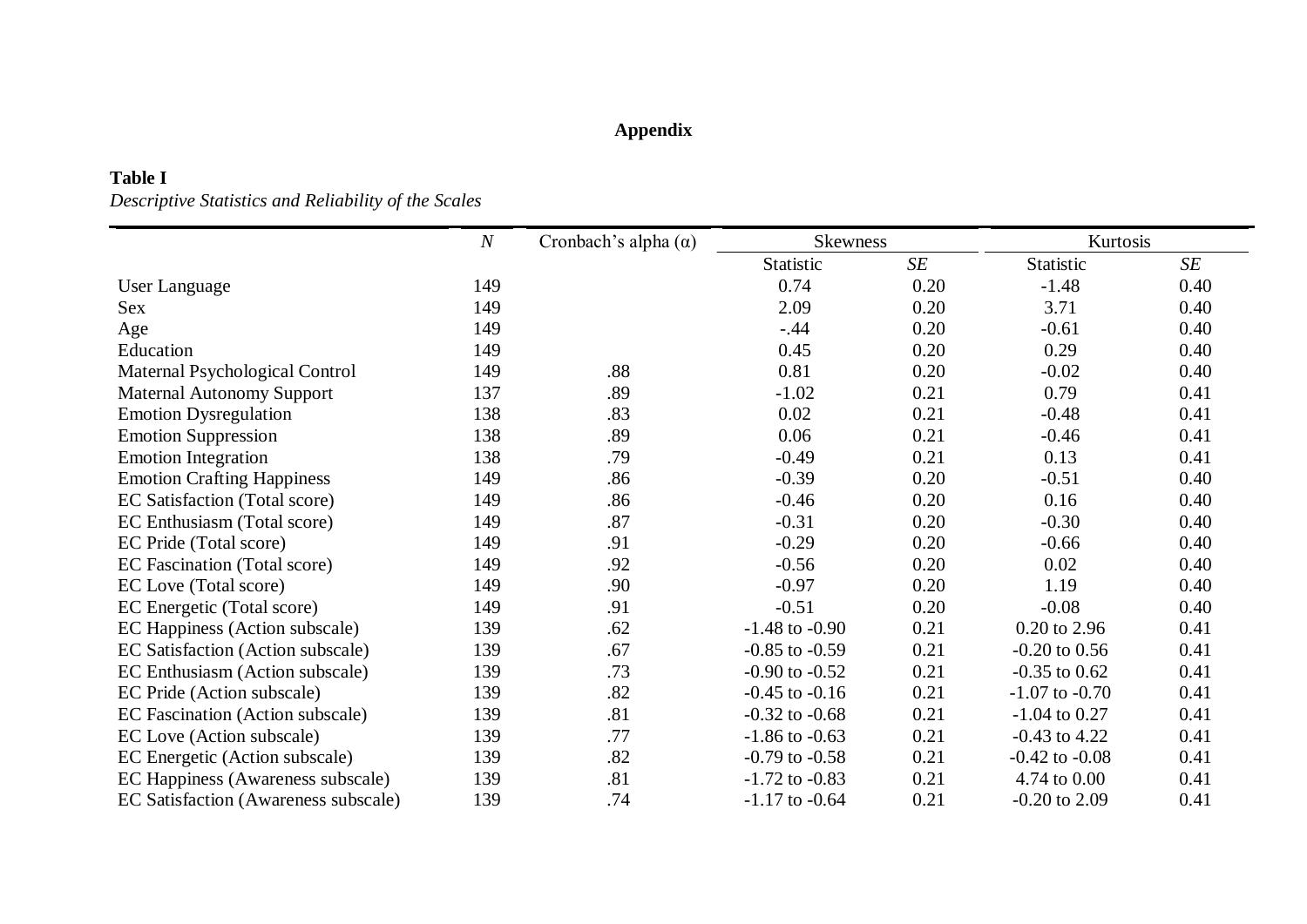| EC Enthusiasm (Awareness subscale)   | 139 | .80 | $-0.82$ to $-0.50$ | 0.21 | $-0.54$ to $0.02$       | 0.41 |
|--------------------------------------|-----|-----|--------------------|------|-------------------------|------|
| EC Pride (Awareness subscale)        | 139 | .85 | $-0.60$ to $-0.40$ | 0.21 | $-0.74$ to $-0.20$      | 0.41 |
| EC Fascination (Awereness subscale)  | 139 | .83 | $-0.80$ to $-0.52$ | 0.21 | $-0.75$ to $0.02$       | 0.41 |
| EC Love (Awareness subscale)         | 139 | .86 | $-1.50$ to $-0.81$ | 0.21 | $-0.06$ to 1.92         | 0.41 |
| EC Enthusiasm (Awareness subscale)   | 139 | .85 | $-0.66$ to $-0.58$ | 0.21 | $-0.21$ to $0.13$       | 0.41 |
| EC Happiness (Cognition subscale)    | 139 | .75 | $-1.27$ to $-0.78$ | 0.21 | $0.11$ to 1.75          | 0.41 |
| EC Satisfaction (Cognition subscale) | 139 | .74 | $-0.96$ to $-0.48$ | 0.21 | $-0.39$ to 1.25         | 0.41 |
| EC Enthusiasm (Cognition subscale)   | 139 | .71 | $-0.75$ to $-0.41$ | 0.21 | $-0.46$ to $-0.04$      | 0.41 |
| EC Pride (Cognition subscale)        | 139 | .79 | $-0.54$ to $-0.27$ | 0.21 | $-0.81$ to $-0.57$      | 0.41 |
| EC Fascination (Cognition subscale)  | 139 | .79 | $-0.64$ to $-0.45$ | 0.21 | $-0.60$ to $-0.15$      | 0.41 |
| EC Love (Cognition subscale)         | 139 | .77 | $-1.54$ to $-0.89$ | 0.21 | $0.50 \text{ to } 2.30$ | 0.41 |
| EC Energetic (Cognition subscale)    | 139 | .79 | $-0.85$ to $-0.47$ | 0.21 | $-0.61$ to $-0.14$      | 0.41 |
| Anxiety symptoms                     | 139 | .91 | 0.03               | 0.21 | $-0.36$                 | 0.41 |

Note. EC = Emotion crafting.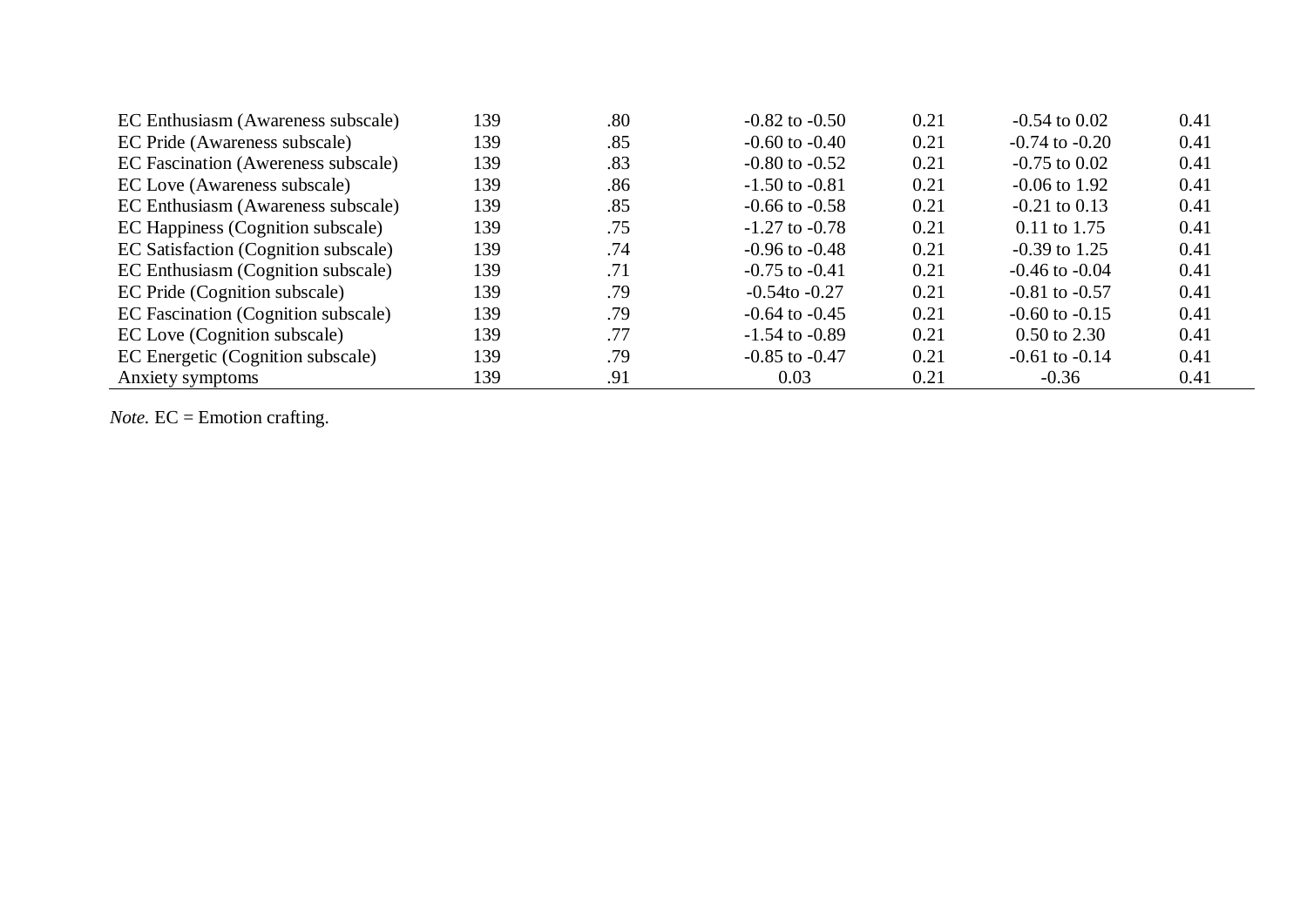### **Table II**

*Mediation Analyses from Parenting Dimensions via Emotion Regulation and Emotion Crafting to Anxiety*

|                              |        |           | Step 1 |              |         |     | Step 2 |              |
|------------------------------|--------|-----------|--------|--------------|---------|-----|--------|--------------|
|                              | β      | $\cal SE$ | $R^2$  | $R^2$ change | β       | SE  | $R^2$  | $R^2$ change |
| <b>Autonomy Support</b>      | $-.07$ | .06       | .10    | $.11**$      |         |     |        |              |
| <b>Psychological Control</b> | .12    | .07       |        |              |         |     |        |              |
| Model 1                      |        |           |        |              |         |     | .29    | $.30**$      |
| <b>Emotion Dysregulation</b> |        |           |        |              | $.31**$ | .05 |        |              |
| <b>Emotion Suppression</b>   |        |           |        |              | $.15**$ | .05 |        |              |
| <b>Emotion Integration</b>   |        |           |        |              | $-.16*$ | .07 |        |              |
| Model 2                      |        |           |        |              |         |     | .13    | $.15**$      |
| <b>EC</b> Cognition          |        |           |        |              | .07     | .08 |        |              |
| <b>EC</b> Action             |        |           |        |              | $-.20*$ | .09 |        |              |
| <b>EC</b> Awareness          |        |           |        |              | $-.23*$ | .10 |        |              |
| Model 3 AS-ER, EC-Anxiety    |        |           |        |              |         |     | .37    | $30**$       |
| AS to ER, EC                 |        |           |        |              |         |     |        |              |
| <b>Emotion Dysregulation</b> |        |           |        |              | $-.04$  | .06 |        |              |
| <b>Emotion Suppression</b>   |        |           |        |              | $-.14*$ | .07 |        |              |
| <b>Emotion Integration</b>   |        |           |        |              | $.12**$ | .04 |        |              |
| <b>EC</b> Action             |        |           |        |              | $.14**$ | .05 |        |              |
| <b>EC</b> Awareness          |        |           |        |              | .04     | .04 |        |              |

ER, EC to Anxiety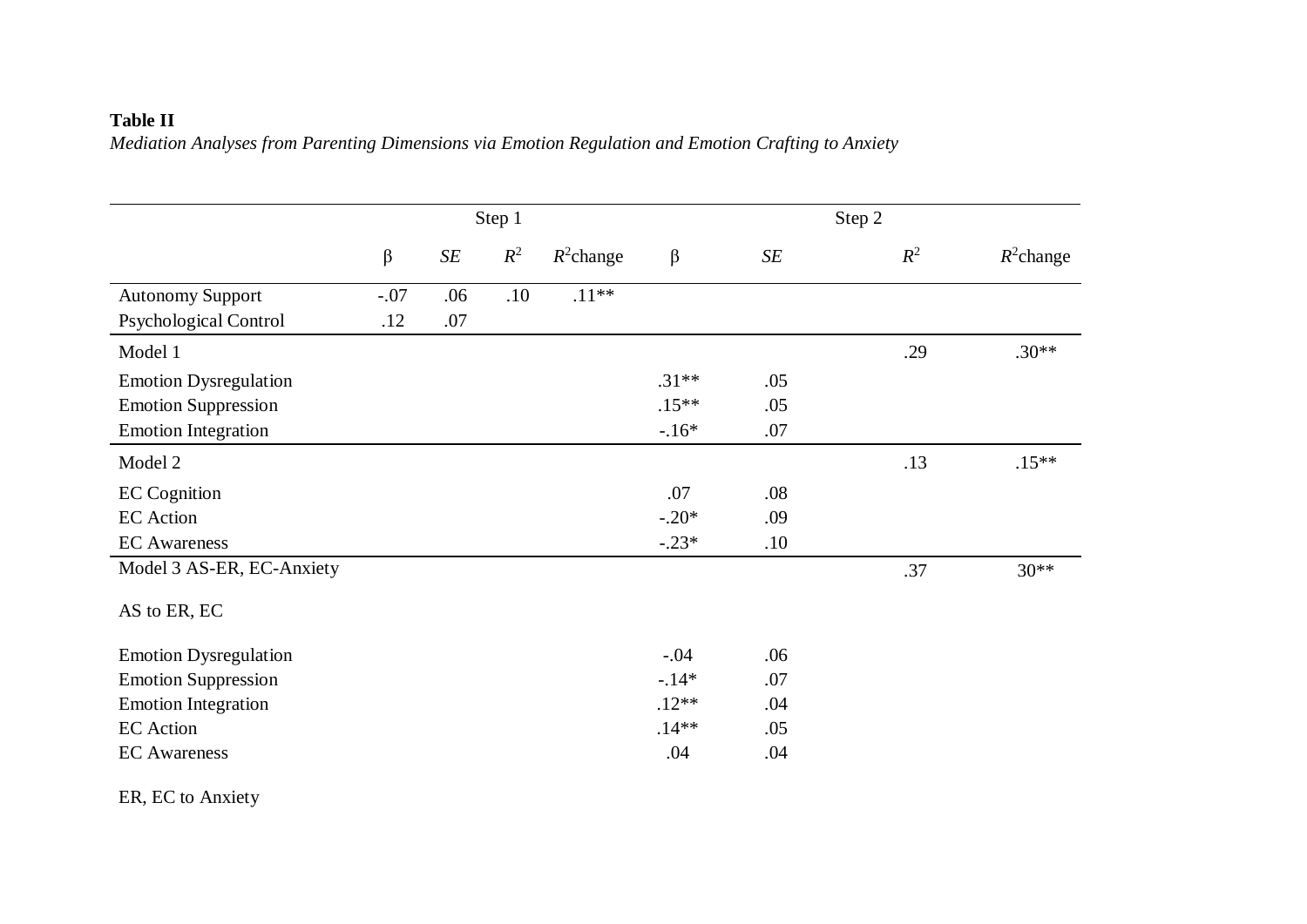| <b>Emotion Dysregulation</b> | $.28**$  | .05 |     |        |
|------------------------------|----------|-----|-----|--------|
| <b>Emotion Suppression</b>   | $.14***$ | .05 |     |        |
| <b>Emotion Integration</b>   | $-.20**$ | .08 |     |        |
| <b>EC</b> Action             | $-.26**$ | .07 |     |        |
| <b>EC</b> Awareness          | $-.35**$ | .09 |     |        |
| Model 3 PC-ER, EC-Anxiety    |          |     | .37 | $.29*$ |
| PC to ER, EC                 |          |     |     |        |
| <b>Emotion Dysregulation</b> | $.17*$   | .08 |     |        |
| <b>Emotion Suppression</b>   | $.20*$   | .09 |     |        |
| <b>Emotion Integration</b>   | $-.03$   | .06 |     |        |
| <b>EC</b> Action             | $-.12*$  | .06 |     |        |
| <b>EC</b> Awareness          | $-.02$   | .05 |     |        |
| ER, EC to Anxiety            |          |     |     |        |
| <b>Emotion Dysregulation</b> | $.28**$  | .05 |     |        |
| <b>Emotion Suppression</b>   | $.14**$  | .05 |     |        |
| <b>Emotion Integration</b>   | $-.20**$ | .08 |     |        |
| <b>EC</b> Action             | $-.26**$ | .07 |     |        |
| <b>EC</b> Awareness          | $-.35**$ | .09 |     |        |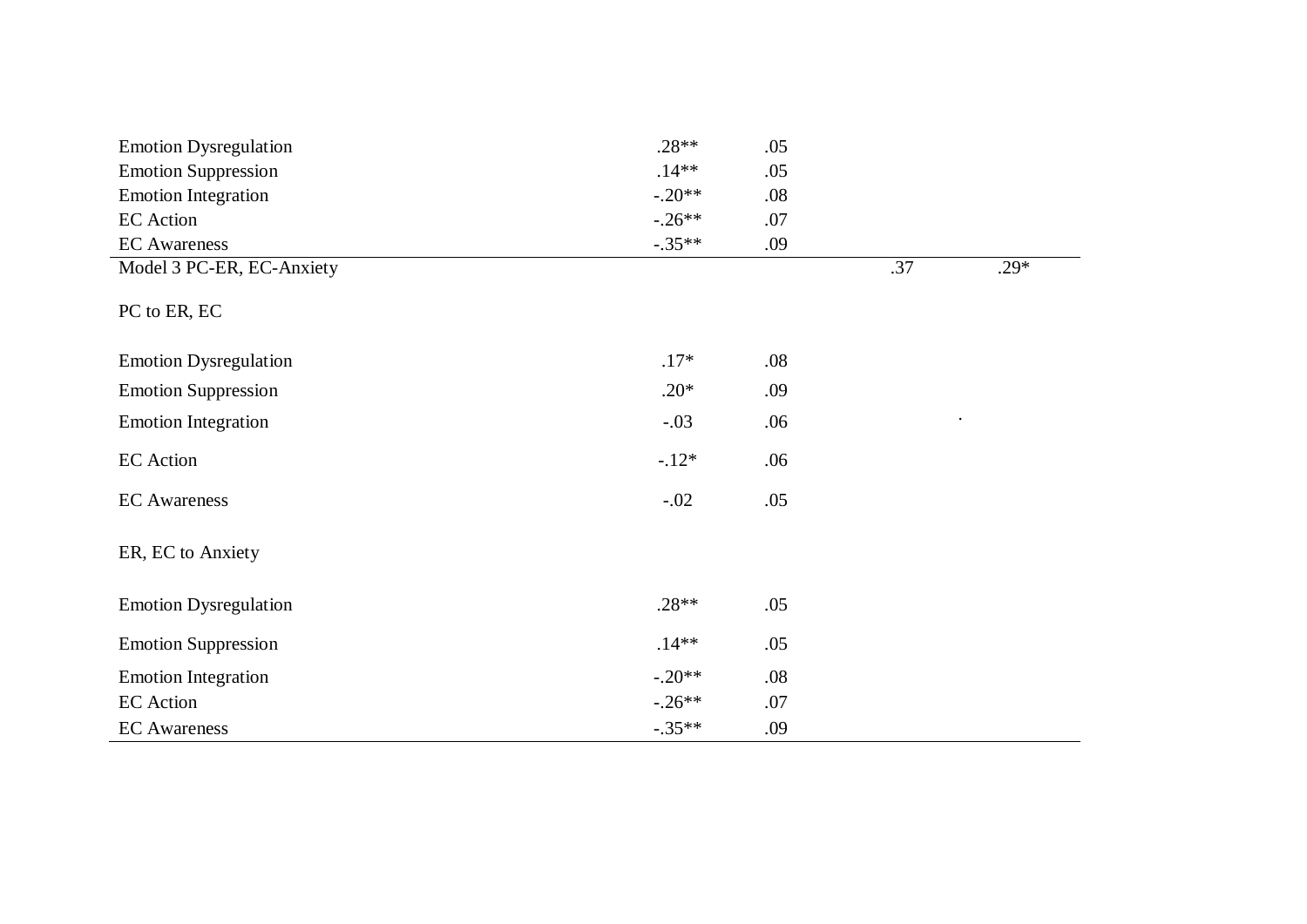*Note.* EC = Emotion crafting. AS = Autonomy support. PC = Psychological control. Step 1 = AS and PC as predictors of anxiety. Step 2 = ER and EC as predictors of anxiety. Model  $1 = ER$  as mediator between parenting dimensions and anxiety. Model  $2 = EC$  as mediator between parenting dimensions and anxiety. Model 3 = ER and EC as mediators between parenting dimensions and anxiety. \*\**p* < 0.01. \**p* < 0.05.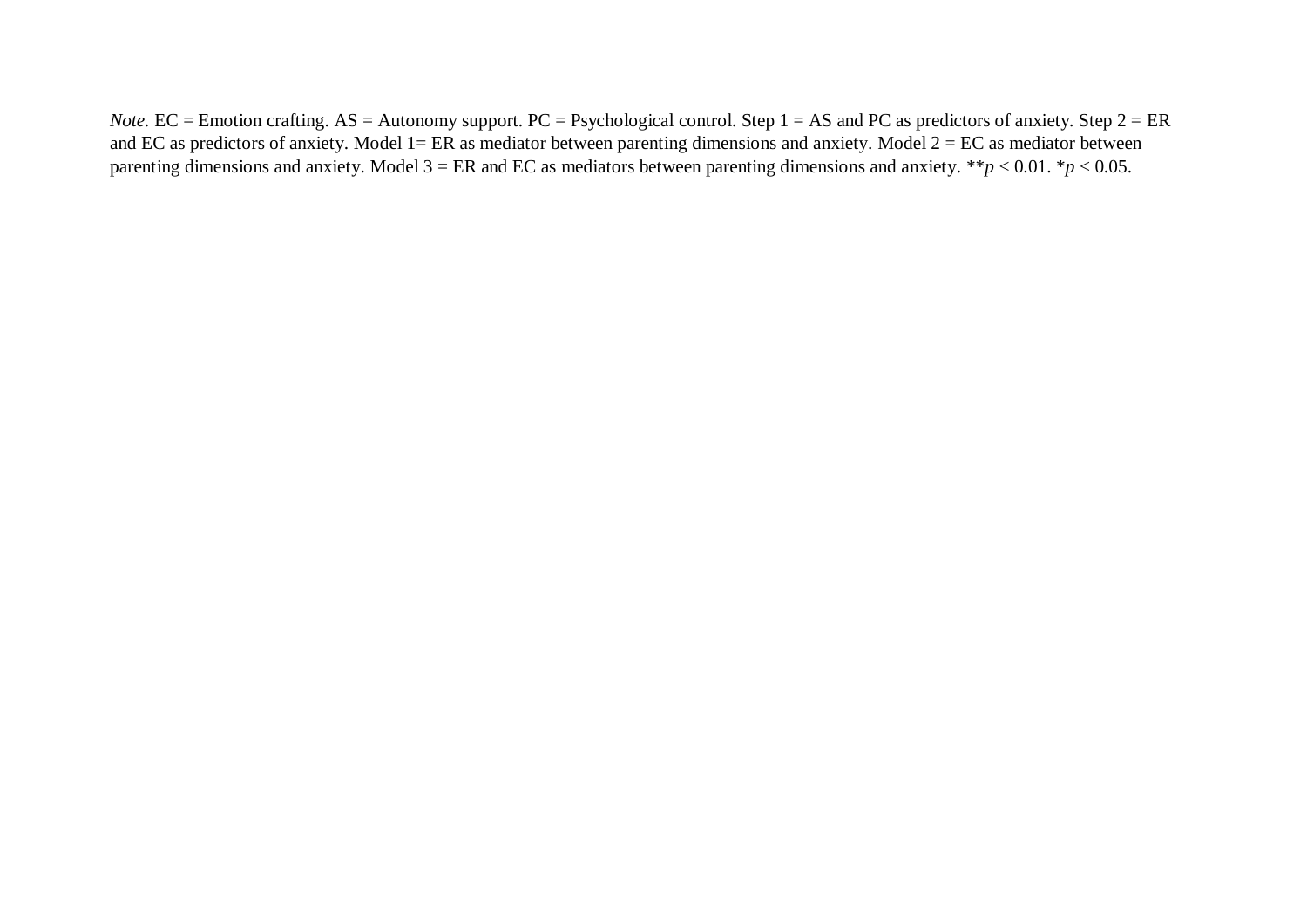### **Table III**

|                                  | Step 1 |    |       |              |          | Step 2 |        |              |  |
|----------------------------------|--------|----|-------|--------------|----------|--------|--------|--------------|--|
|                                  | β      | SE | $R^2$ | $R^2$ change | $\beta$  | SE     | $R^2$  | $R^2$ change |  |
| Model 3 AS- Em. Spec. EC-Anxiety |        |    |       |              |          |        |        |              |  |
| AS to Em.Spec. EC                |        |    |       |              |          |        |        |              |  |
| <b>EC</b> Happiness              |        |    |       |              | $.10**$  | .04    | .04    | $.05**$      |  |
| <b>EC</b> Satisfaction           |        |    |       |              | $.10*$   | .04    | .04    | $.04*$       |  |
| <b>EC</b> Enthusiasm             |        |    |       |              | .08      | .05    | .02    | .02          |  |
| <b>EC</b> Pride                  |        |    |       |              | $.12*$   | .06    | .03    | $.03*$       |  |
| <b>EC</b> Fascination            |        |    |       |              | .03      | .06    | $-.01$ | .00          |  |
| <b>EC</b> Love                   |        |    |       |              | $.20**$  | .04    | .14    | $.15***$     |  |
| <b>EC</b> Energetic              |        |    |       |              | .07      | .05    | .01    | .01          |  |
| Em. Spec EC to Anxiety           |        |    |       |              |          |        |        |              |  |
| <b>EC</b> Happiness              |        |    |       |              | $-.41**$ | .08    | .15    | $.16**$      |  |
| <b>EC</b> Satisfaction           |        |    |       |              | $-.35**$ | .08    | .14    | $.15**$      |  |
| <b>EC</b> Enthusiasm             |        |    |       |              | $-.23**$ | .07    | .07    | $.07**$      |  |
| <b>EC</b> Pride                  |        |    |       |              | $-.17$   | .06    | .05    | $.06**$      |  |
| <b>EC</b> Fascination            |        |    |       |              | $-.19$   | .06    | .07    | $.07**$      |  |
| <b>EC</b> Love                   |        |    |       |              | $-.18*$  | .07    | .05    | $.05*$       |  |
| <b>EC</b> Energetic              |        |    |       |              | $-.25**$ | .06    | .11    | $.11**$      |  |
| Model 3 PC to EM. Spec. EC       |        |    |       |              |          |        |        |              |  |
|                                  |        |    |       |              | $-.10*$  | .05    | .02    | $.03*$       |  |
| <b>EC</b> Happiness              |        |    |       |              |          |        |        |              |  |
| <b>EC</b> Satisfaction           |        |    |       |              | $-.11*$  | .05    | .02    | $.03*$       |  |
| <b>EC</b> Enthusiasm             |        |    |       |              | $-.06$   | .06    | .00    | .01          |  |
| <b>EC</b> Pride                  |        |    |       |              | $-.13$   | .07    | .02    | .02          |  |

*Exploratory Analyses of the Mediation of Emotion-specific Emotion Crafting from Parenting Dimensions to Anxiety*